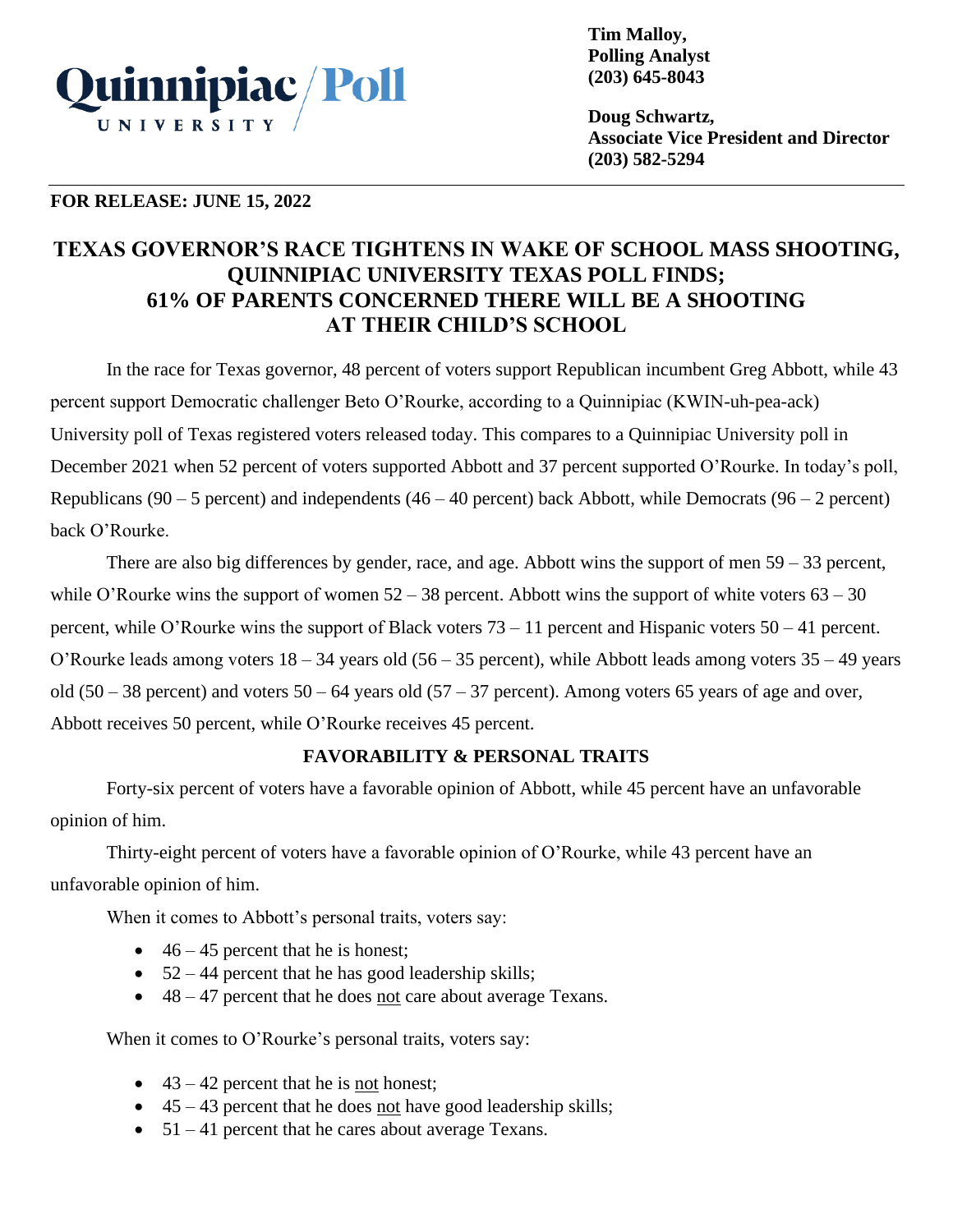"The race tightens…Abbott, considered strong on leadership, slips. O'Rourke, considered long on empathy, rides the momentum of support from women and young Texans in the horse race to Austin," said Quinnipiac University Polling Analyst Tim Malloy.

#### **ABBOTT VS. O'ROURKE: THE ISSUES**

Voters were asked who would do a better job handling six issues…

- the situation at the Mexican border: 53 percent say Abbott, while 38 percent say O'Rourke;
- the economy: 52 percent say Abbott, while 38 percent say O'Rourke;
- the response to the coronavirus: 51 percent say Abbott, while 40 percent say O'Rourke;
- election laws: 49 percent say Abbott, while 42 percent say O'Rourke;
- gun policy: 47 percent say Abbott, while 43 percent say O'Rourke;
- abortion: 44 percent say O'Rourke, while 42 percent say Abbott.

#### **MOST URGENT ISSUE**

Asked to choose the most urgent issue facing Texas today, the Texas-Mexico border tops the list (29 percent) followed by the economy (19 percent) and gun policy (17 percent).

Among Republicans, 56 percent say the Texas-Mexico border followed by the economy (24 percent).

Among Democrats, 34 percent say gun policy followed by abortion (13 percent).

Among independents, 25 percent say the Texas-Mexico border followed by the economy (21 percent), gun policy (18 percent), and abortion (10 percent).

## **SCHOOL SHOOTINGS**

Sixty-one percent of parents say they are either very concerned (32 percent) or somewhat concerned (29 percent) there will be a shooting at their child's school, while 39 percent say they are either not so concerned (26 percent) or not concerned at all (13 percent).

"It's a number that dramatically underscores the horror still reverberating in Texas households. A majority of parents fear the unthinkable could barge into the very schools their children attend," added Malloy.

## **GUN LAWS**

Fifty-one percent of voters think that stricter gun laws would help to decrease the number of mass shootings, while 47 percent think they would not. This is a change from a Quinnipiac poll in June 2021 when only 42 percent of voters said that stricter gun laws would help to decrease the number of mass shootings and 56 percent said they would not.

Voters support 58 – 38 percent stricter gun laws in the United States.

Voters support 93 – 6 percent requiring background checks for all gun buyers.

Voters support 73 – 25 percent raising the minimum legal age to buy any gun to 21 years old nationwide.

Voters are split on a nationwide ban on the sale of assault weapons. Forty-seven percent support a nationwide ban on the sale of assault weapons, while 49 percent oppose it.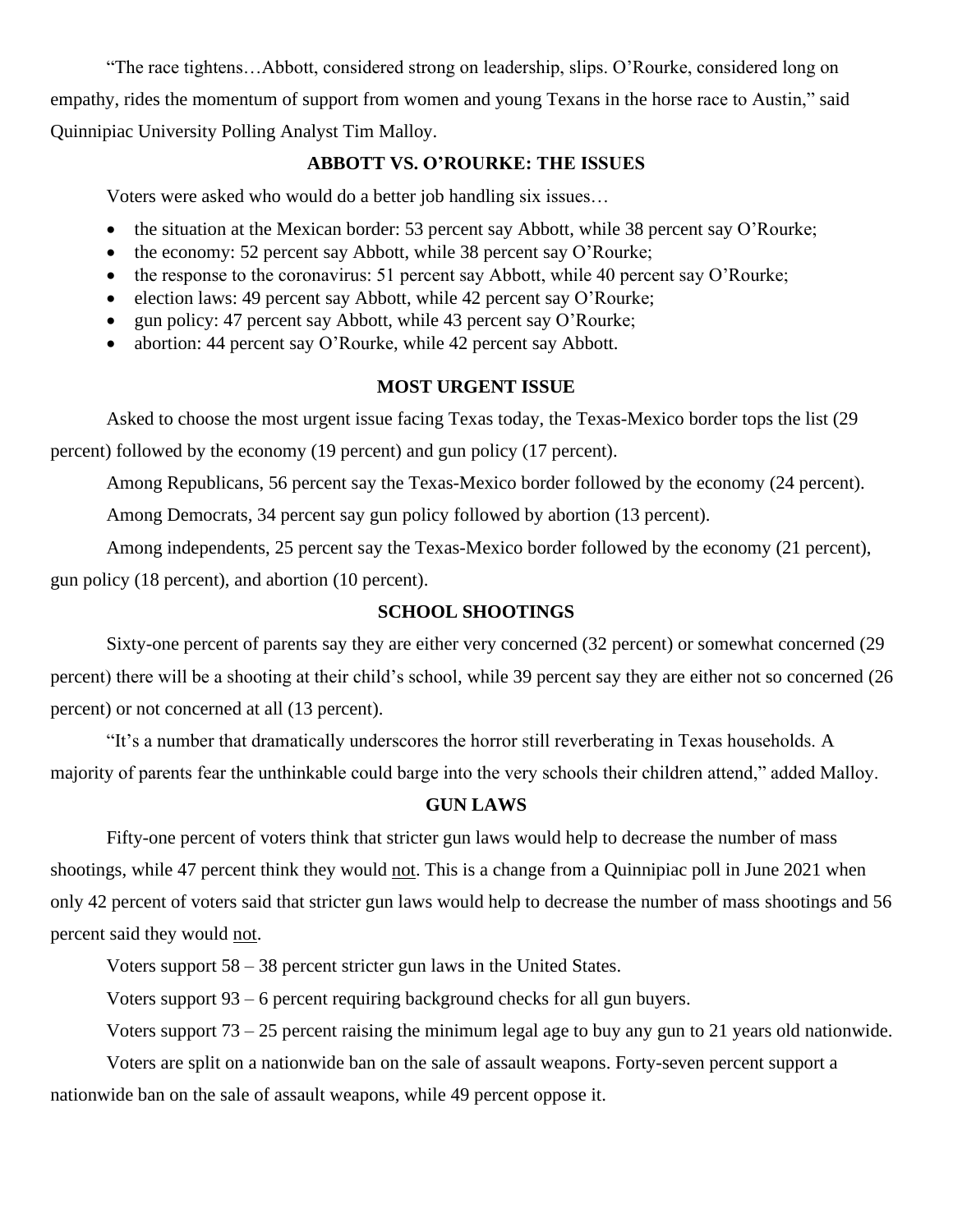"Texans take a hard look at a harrowing series of mass killings and signal it's time to put more teeth into gun laws. Though when it comes to assault weapons, there is a near even split on whether to outlaw their ownership," added Malloy.

# **ABORTION**

Fifty-nine percent of voters think abortion should be legal in all cases (24 percent) or most cases (35 percent), while 35 percent think abortion should be illegal in most cases (23 percent) or all cases (12 percent).

This is an increase in support for abortion being legal compared to Quinnipiac's September 2021 poll when 51 percent thought abortion should be legal in all cases (17 percent) or most cases (34 percent) and 43 percent thought it should be illegal in most cases (32 percent) or all cases (11 percent).

## **JOB APPROVALS**

Voters give President Joe Biden a negative 33 – 61 percent job approval rating. On Biden's handling of gun violence, voters give him a negative  $31 - 60$  percent approval rating.

Voters give Governor Greg Abbott a mixed job approval rating, with 46 percent approving and 48 percent disapproving. On Abbott's handling of gun violence, voters give him a negative 38 – 55 percent approval rating. Job approval ratings for Texas elected officials…

• Sen. Ted Cruz: 43 percent approve, while 50 percent disapprove;

- Sen. John Cornyn: 34 percent approve, while 44 percent disapprove;
- State Attorney General Ken Paxton: 40 percent approve, while 43 percent disapprove;
- Lieutenant Governor Dan Patrick: 40 percent approve, while 39 percent disapprove;
- Texas State Legislature: 37 percent approve, while 53 percent disapprove.

1,257 Texas registered voters were surveyed from June  $9<sup>th</sup> - 13<sup>th</sup>$  with a margin of error of  $+/- 2.8$ percentage points, including 326 parents with kids attending school with a margin of error of +/- 5.4 percentage points.

The Quinnipiac University Poll, directed by Doug Schwartz, Ph.D. since 1994, conducts independent, non-partisan national and state polls on politics and issues. Surveys adhere to industry best practices and are based on random samples of adults using random digit dialing with live interviewers calling landlines and cell phones.

**Visit [poll.qu.edu](https://poll.qu.edu/) or [www.facebook.com/quinnipiacpoll](http://www.facebook.com/quinnipiacpoll)  Email poll@qu.edu, or follow us on [Twitter](http://twitter.com/QuinnipiacPoll) @QuinnipiacPoll.**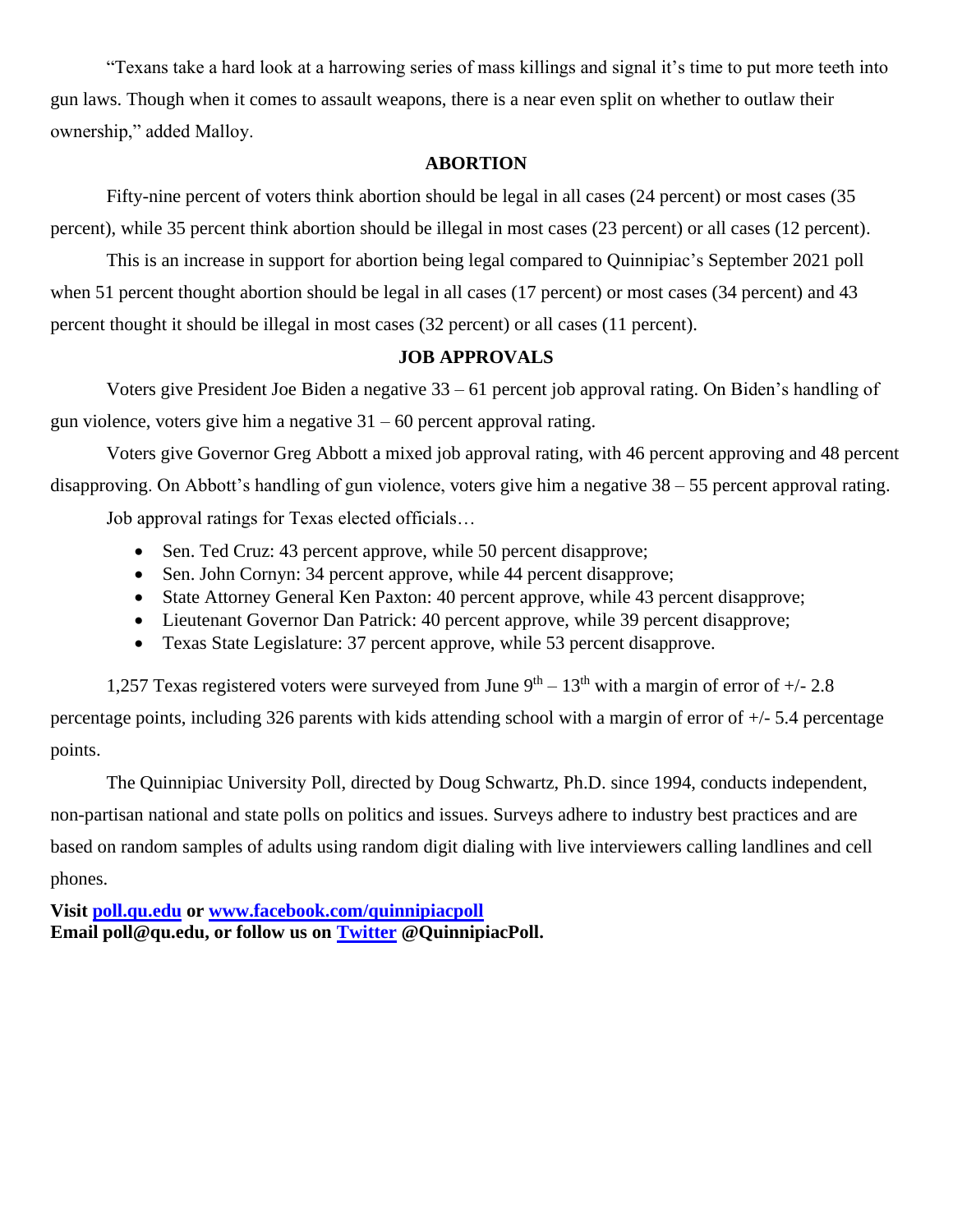1. If the election for governor were being held today, and the candidates were Beto O'Rourke the Democrat and Greg Abbott the Republican, for whom would you vote?

|                   |                | REGISTERED VOTERS |                |                           |                |     |                 |                |     |
|-------------------|----------------|-------------------|----------------|---------------------------|----------------|-----|-----------------|----------------|-----|
|                   |                |                   |                | WHITE<br>4 YR<br>COLL DEG |                |     |                 |                |     |
|                   | Tot            | Rep               | Dem            | Ind                       | Men            | Wom | Yes             | No             |     |
| 0'Rourke          | 43%            | 5 <sup>°</sup>    | $96\%$         | 40%                       | 33%            | 52% | 39%             | 24%            |     |
| Abbott            | 48             | 90                | 2              | 46                        | 59             | 38  | 54              | 68             |     |
| SMONE ELSE (VOL)  | 2              |                   |                | 4                         | 2              | 3   | $\mathbf 1$     | 1              |     |
| WLDN'T VOTE (VOL) | $\overline{c}$ |                   |                | 2                         | $\overline{2}$ | 2   | 1               | $\overline{2}$ |     |
| DK/NA             | 5              | 4                 | $\overline{2}$ | 9                         | 5              | 6   | 4               | 5              |     |
|                   | AGE IN         |                   | $YRS$          |                           | WHITE          |     |                 |                |     |
|                   | $18 - 34$      | $35 - 49$         | $50 - 64$      | $65+$                     | Men            | Wom | Wht             | Blk            | Hsp |
| 0'Rourke          | 56%            | 38%               | 37%            | 45%                       | 26%            | 34% | 30 <sub>8</sub> | 73%            | 50% |
| Abbott            | 35             | 50                | 57             | 50                        | 69             | 57  | 63              | 11             | 41  |
| SMONE ELSE (VOL)  | $\overline{c}$ | 3                 | 2              | 2                         | 2              | 1   |                 |                | 3   |
| WLDN'T VOTE (VOL) |                | 3                 | $\mathbf 1$    | $\mathbf{2}$              |                | 2   | 2               | 4              | 1   |
| DK/NA             | 6              | 6                 | 3              | $\overline{2}$            | 3              | 5   | 4               | 11             | 5   |

2. Is your opinion of Greg Abbott favorable, unfavorable or haven't you heard enough about him?

|                  |           | REGISTERED VOTERS. |                |       |     |       |                           |     |     |  |
|------------------|-----------|--------------------|----------------|-------|-----|-------|---------------------------|-----|-----|--|
|                  |           |                    |                |       |     |       | WHITE<br>YR COLL DEG<br>4 |     |     |  |
|                  | Tot       | Rep                | Dem            | Ind   | Men | Wom   | Yes                       | No  |     |  |
| Favorable        | 46%       | 86%                | $9\frac{6}{6}$ | 40%   | 52% | 40%   | 49%                       | 62% |     |  |
| Unfavorable      | 45        | 8                  | 86             | 46    | 36  | 52    | 47                        | 29  |     |  |
| Hyn't hrd enough | 6         | 3                  | 2              | 10    | 9   | 4     | 4                         | 5   |     |  |
| <b>REFUSED</b>   | 3         | 2                  | 3              | 4     | 3   | 4     |                           | 3   |     |  |
|                  | AGE<br>ΙN |                    | $YRS$          |       |     | WHITE |                           |     |     |  |
|                  | $18 - 34$ | $35 - 49$          | $50 - 64$      | $65+$ | Men | Wom   | Wht                       | Blk | Hsp |  |
| Favorable        | 27%       | 52%                | 53%            | 52%   | 61% | 53%   | 57%                       | 16% | 41% |  |
| Unfavorable      | 57        | 42                 | 37             | 45    | 33  | 39    | 36                        | 68  | 46  |  |
| Hyn't hrd enough | 13        | 5                  | 6              |       | 4   | 5     | 5                         | 8   | 9   |  |
| REFUSED          | 3         | 2                  | 4              | 2     | 2   | 3     | 2                         | 8   | 3   |  |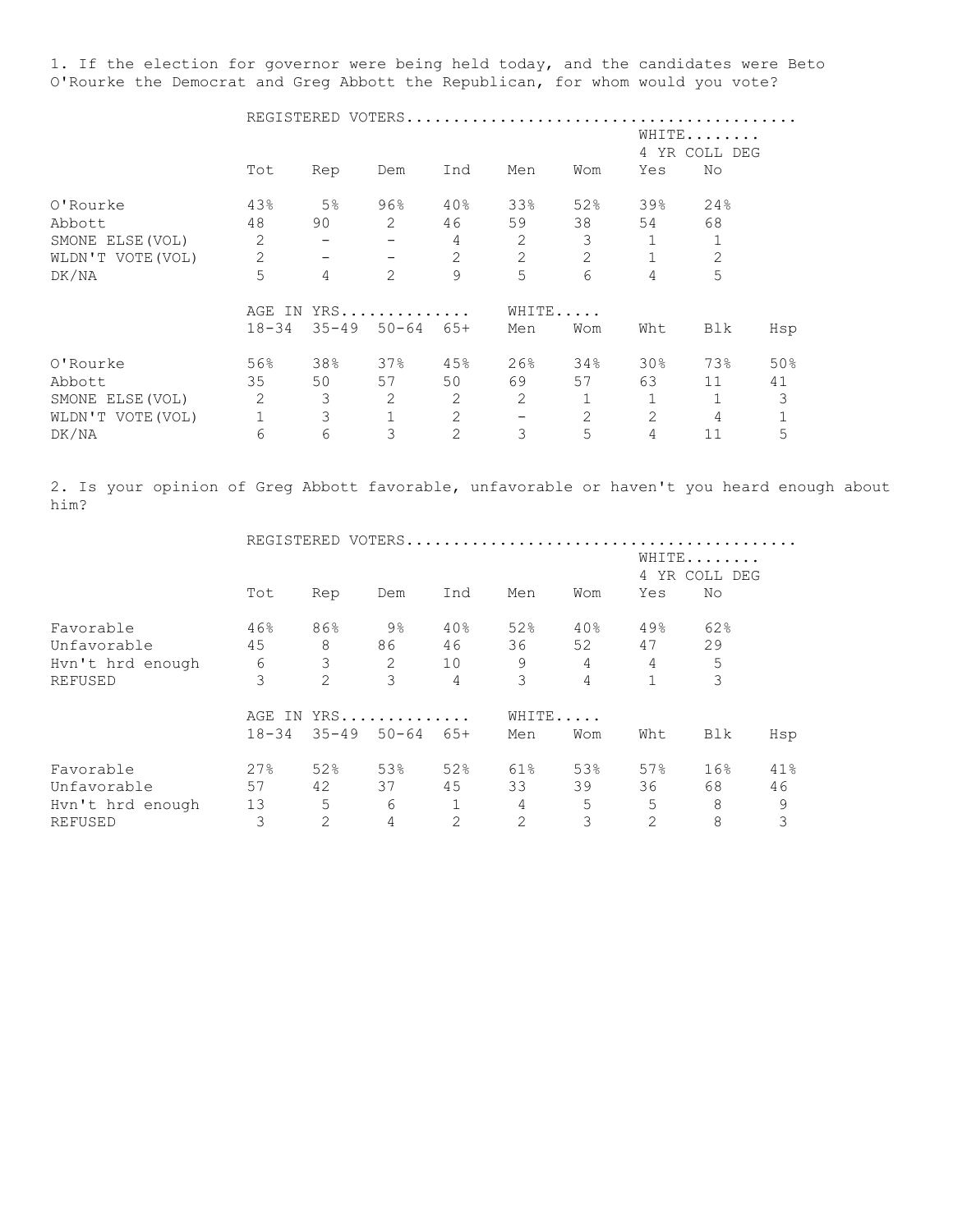3. Is your opinion of Beto O'Rourke favorable, unfavorable or haven't you heard enough about him?

|                  |            | REGISTERED VOTERS. |                |       |                |                |     |                        |     |  |  |
|------------------|------------|--------------------|----------------|-------|----------------|----------------|-----|------------------------|-----|--|--|
|                  |            |                    |                |       |                |                |     | WHITE<br>4 YR COLL DEG |     |  |  |
|                  | Tot        | Rep                | Dem            | Ind   | Men            | Wom            | Yes | No                     |     |  |  |
| Favorable        | 38%        | $7\%$              | 86%            | 32%   | 29%            | 45%            | 38% | 21%                    |     |  |  |
| Unfavorable      | 43         | 79                 | $\overline{2}$ | 40    | 49             | 36             | 55  | 63                     |     |  |  |
| Hyn't hrd enough | 16         | 12                 | 8              | 23    | 19             | 14             | 6   | 13                     |     |  |  |
| REFUSED          | 4          | $\overline{2}$     | 4              | 5     | $\overline{2}$ | 5              |     | 3                      |     |  |  |
|                  | AGE<br>ΙN. |                    | $YRS$          |       |                | WHITE          |     |                        |     |  |  |
|                  | $18 - 34$  | $35 - 49$          | $50 - 64$      | $65+$ | Men            | Wom            | Wht | Blk                    | Hsp |  |  |
| Favorable        | 43%        | 37%                | 32%            | 42%   | 23%            | 33%            | 28% | 63%                    | 44% |  |  |
| Unfavorable      | 29         | 42                 | 52             | 46    | 67             | 54             | 60  | 5                      | 29  |  |  |
| Hyn't hrd enough | 22         | 20                 | 13             | 8     | 9              | 11             | 10  | 21                     | 22  |  |  |
| <b>REFUSED</b>   | 6          | $\mathbf{1}$       | 3              | 3     | 2              | $\overline{2}$ | 2   | 11                     | 5   |  |  |

4. Do you approve or disapprove of the way Greg Abbott is handling his job as governor?

|            |           |           | REGISTERED VOTERS |       |       |     |     |                           |     |  |  |
|------------|-----------|-----------|-------------------|-------|-------|-----|-----|---------------------------|-----|--|--|
|            |           |           |                   |       |       |     |     | WHITE<br>YR COLL DEG<br>4 |     |  |  |
|            | Tot       | Rep       | Dem               | Ind   | Men   | Wom | Yes | No                        |     |  |  |
| Approve    | 46%       | 88%       | $6\%$             | 40%   | 55%   | 38% | 51% | 64%                       |     |  |  |
| Disapprove | 48        | 9         | 91                | 49    | 38    | 56  | 45  | 31                        |     |  |  |
| DK/NA      | 7         | 3         | 3                 | 11    | 7     | 6   | 4   | 5                         |     |  |  |
|            | AGE IN    |           | YRS               |       | WHITE |     |     |                           |     |  |  |
|            | $18 - 34$ | $35 - 49$ | $50 - 64$         | $65+$ | Men   | Wom | Wht | Blk                       | Hsp |  |  |
| Approve    | 29%       | 45%       | 59%               | 49%   | 65%   | 54% | 59% | 15%                       | 37% |  |  |
| Disapprove | 62        | 47        | 38                | 45    | 32    | 39  | 36  | 82                        | 51  |  |  |
| DK/NA      | 10        | 8         | 2                 | 6     | 3     | 6   | 4   | 3                         | 12  |  |  |

5. Do you approve or disapprove of the way the state legislature is handling its job?

|            |           |           | REGISTERED VOTERS |                        |     |       |     |     |     |
|------------|-----------|-----------|-------------------|------------------------|-----|-------|-----|-----|-----|
|            |           |           |                   | WHITE<br>4 YR COLL DEG |     |       |     |     |     |
|            | Tot       | Rep       | Dem               | Ind                    | Men | Wom   | Yes | No  |     |
| Approve    | 37%       | 66%       | $7\%$             | 34%                    | 44% | 30%   | 42% | 49% |     |
| Disapprove | 53        | 20        | 86                | 58                     | 46  | 58    | 47  | 39  |     |
| DK/NA      | 11        | 14        | $7\phantom{.0}$   | 9                      | 9   | 12    | 12  | 13  |     |
|            |           |           | AGE IN YRS        |                        |     | WHITE |     |     |     |
|            | $18 - 34$ | $35 - 49$ | $50 - 64$         | 65+                    | Men | Wom   | Wht | Blk | Hsp |
| Approve    | 25%       | 35%       | 44%               | 41%                    | 53% | 39%   | 46% | 21% | 30% |
| Disapprove | 69        | 53        | 45                | 48                     | 38  | 45    | 41  | 73  | 62  |
| DK/NA      | 6         | 11        | 11                | 11                     | 9   | 16    | 13  | 6   | 8   |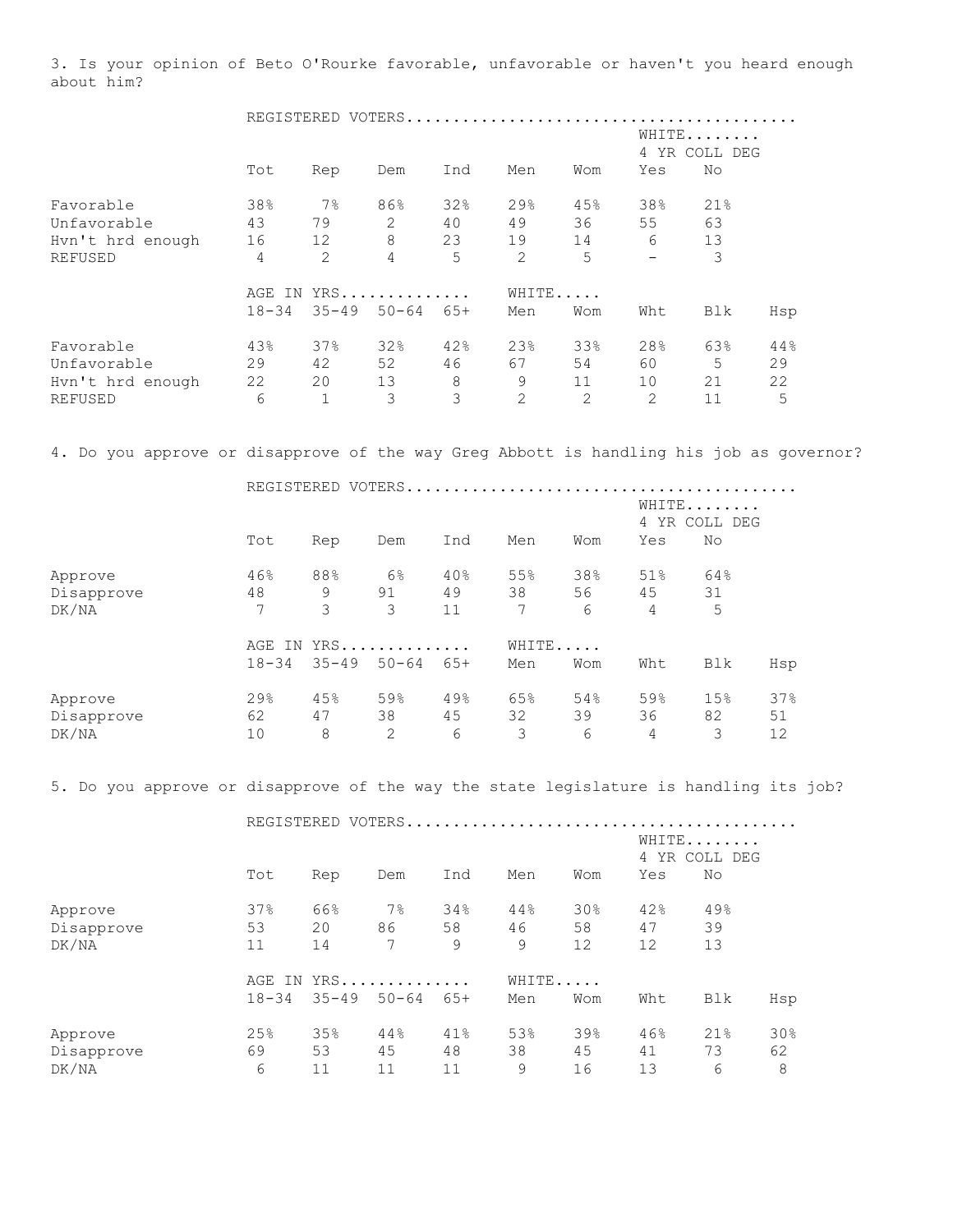6. Do you approve or disapprove of the way Ted Cruz is handling his job as United States Senator?

|            |           | REGISTERED VOTERS |           |       |                |       |                        |     |     |
|------------|-----------|-------------------|-----------|-------|----------------|-------|------------------------|-----|-----|
|            |           |                   |           |       |                |       | WHITE<br>4 YR COLL DEG |     |     |
|            | Tot       | Rep               | Dem       | Ind   | Men            | Wom   | Yes                    | No  |     |
| Approve    | 43%       | 80%               | $6\%$     | 38%   | 50%            | 37%   | 48%                    | 60% |     |
| Disapprove | 50        | 15                | 90        | 53    | 45             | 55    | 48                     | 37  |     |
| DK/NA      | 7         | 5                 | 5         | 9     | 6              | 8     | $\overline{4}$         | 3   |     |
|            | AGE<br>IN |                   | YRS       |       |                | WHITE |                        |     |     |
|            | $18 - 34$ | $35 - 49$         | $50 - 64$ | $65+$ | Men            | Wom   | Wht                    | Blk | Hsp |
| Approve    | 30%       | 41%               | 51%       | 48%   | 61%            | 50%   | 55%                    | 14% | 36% |
| Disapprove | 61        | 50                | 46        | 46    | 37             | 47    | 42                     | 67  | 57  |
| DK/NA      | 8         | 9                 | 4         | 7     | $\overline{2}$ | 4     | 3                      | 19  | 7   |

7. Do you approve or disapprove of the way John Cornyn is handling his job as United States Senator?

|            |           |           | REGISTERED VOTERS |       |                           |     |     |     |     |
|------------|-----------|-----------|-------------------|-------|---------------------------|-----|-----|-----|-----|
|            |           |           |                   |       | WHITE<br>YR COLL DEG<br>4 |     |     |     |     |
|            | Tot       | Rep       | Dem               | Ind   | Men                       | Wom | Yes | No  |     |
| Approve    | 34%       | 54%       | 20%               | 31%   | 38%                       | 32% | 43% | 36% |     |
| Disapprove | 44        | 25        | 61                | 48    | 38                        | 50  | 45  | 41  |     |
| DK/NA      | 21        | 21        | 20                | 21    | 25                        | 18  | 12  | 23  |     |
|            | AGE IN    |           | YRS               |       | WHITE                     |     |     |     |     |
|            | $18 - 34$ | $35 - 49$ | $50 - 64$         | $65+$ | Men                       | Wom | Wht | Blk | Hsp |
| Approve    | 22%       | 28%       | 43%               | 45%   | 41%                       | 37% | 39% | 23% | 35% |
| Disapprove | 48        | 50        | 41                | 39    | 39                        | 47  | 43  | 54  | 41  |
| DK/NA      | 30        | 23        | 16                | 16    | 20                        | 16  | 18  | 23  | 24  |

8. Do you approve or disapprove of the way Joe Biden is handling his job as president?

|            |           | REGISTERED VOTERS. |            |                        |       |     |     |     |     |
|------------|-----------|--------------------|------------|------------------------|-------|-----|-----|-----|-----|
|            |           |                    |            | WHITE<br>4 YR COLL DEG |       |     |     |     |     |
|            | Tot       | Rep                | Dem        | Ind                    | Men   | Wom | Yes | No  |     |
| Approve    | 33%       | 5 <sup>°</sup>     | 75%        | 32%                    | 28%   | 38% | 33% | 18% |     |
| Disapprove | 61        | 91                 | 16         | 64                     | 68    | 55  | 63  | 79  |     |
| DK/NA      | 6         | 3                  | 10         | 4                      | 4     | 7   | 4   | 2   |     |
|            |           |                    | AGE IN YRS |                        | WHITE |     |     |     |     |
|            | $18 - 34$ | $35 - 49$          | $50 - 64$  | $65+$                  | Men   | Wom | Wht | Blk | Hsp |
| Approve    | 25%       | 32%                | 33%        | 42%                    | 19%   | 29% | 24% | 61% | 39% |
| Disapprove | 65        | 60                 | 65         | 55                     | 78    | 68  | 73  | 29  | 54  |
| DK/NA      | 9         | 7                  | 2          | 3                      | 3     | 2   | 3   | 10  | 7   |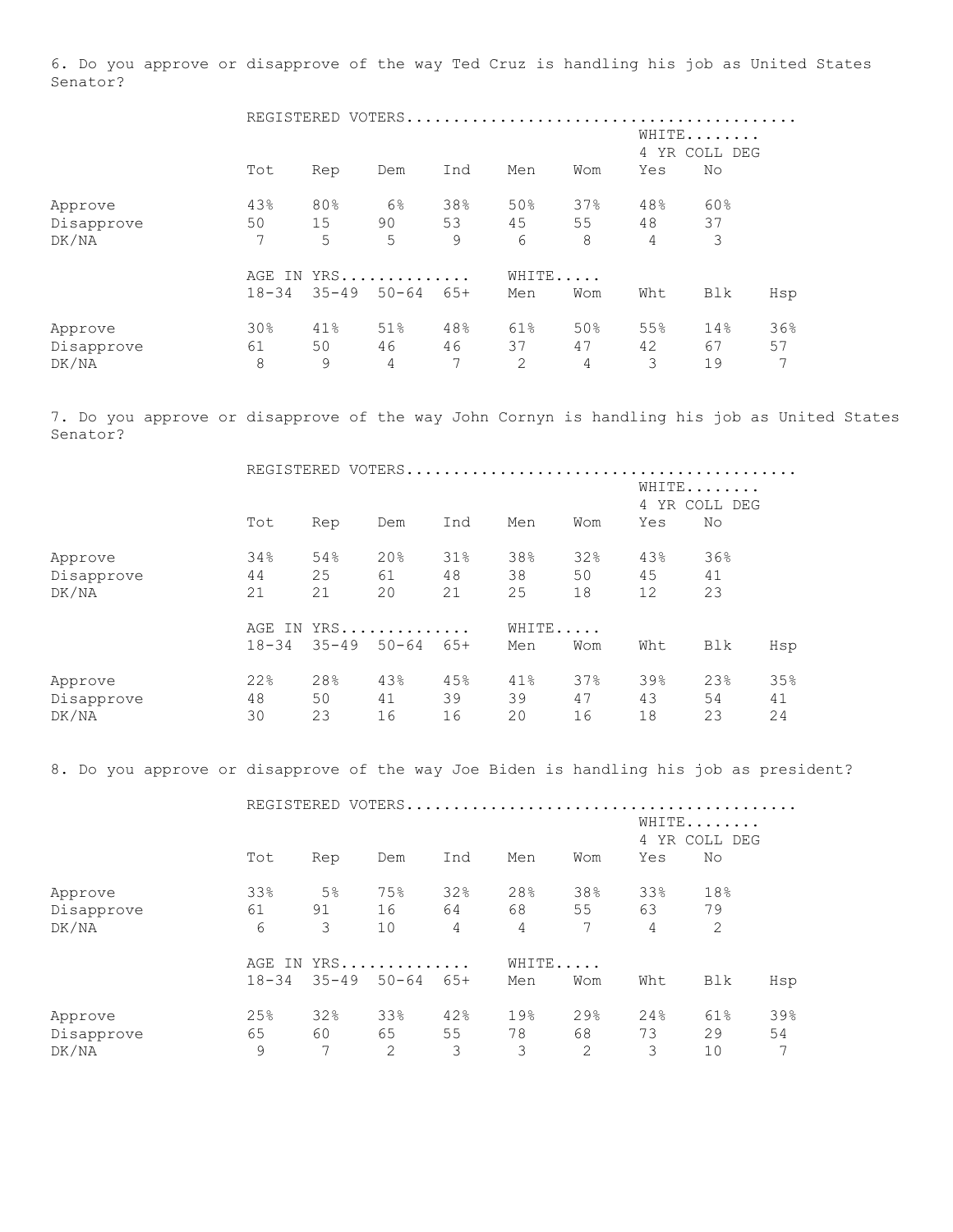9. Do you approve or disapprove of the way Ken Paxton is handling his job as state attorney general?

|            |           |           | REGISTERED VOTERS |                        |     |       |     |     |     |
|------------|-----------|-----------|-------------------|------------------------|-----|-------|-----|-----|-----|
|            |           |           |                   | WHITE<br>4 YR COLL DEG |     |       |     |     |     |
|            | Tot       | Rep       | Dem               | Ind                    | Men | Wom   | Yes | No  |     |
| Approve    | 40%       | 69%       | 14%               | 35%                    | 43% | 37%   | 37% | 54% |     |
| Disapprove | 43        | 16        | 67                | 49                     | 41  | 45    | 54  | 29  |     |
| DK/NA      | 17        | 14        | 19                | 16                     | 16  | 18    | 10  | 17  |     |
|            |           |           | AGE IN YRS        |                        |     | WHITE |     |     |     |
|            | $18 - 34$ | $35 - 49$ | $50 - 64$         | 65+                    | Men | Wom   | Wht | Blk | Hsp |
| Approve    | 26%       | 37%       | 51%               | 42%                    | 47% | 46%   | 47% | 22% | 37% |
| Disapprove | 46        | 47        | 40                | 42                     | 39  | 39    | 39  | 57  | 46  |
| DK/NA      | 28        | 17        | 9                 | 16                     | 14  | 15    | 14  | 22  | 17  |

10. Do you approve or disapprove of the way Dan Patrick is handling his job as lieutenant governor?

|            | REGISTERED |           |                 |       | VOTERS |     |                        |     |     |  |
|------------|------------|-----------|-----------------|-------|--------|-----|------------------------|-----|-----|--|
|            |            |           |                 |       |        |     | WHITE<br>4 YR COLL DEG |     |     |  |
|            | Tot        | Rep       | Dem             | Ind   | Men    | Wom | Yes                    | No  |     |  |
| Approve    | 40%        | 70%       | 10 <sup>°</sup> | 38%   | 44%    | 37% | 41%                    | 52% |     |  |
| Disapprove | 39         | 12        | 72              | 41    | 39     | 40  | 47                     | 27  |     |  |
| DK/NA      | 20         | 18        | 17              | 21    | 17     | 23  | 12                     | 21  |     |  |
|            | AGE IN YRS |           |                 |       | WHITE  |     |                        |     |     |  |
|            | $18 - 34$  | $35 - 49$ | $50 - 64$       | $65+$ | Men    | Wom | Wht                    | Blk | Hsp |  |
| Approve    | 29%        | 36%       | 51%             | 45%   | 51%    | 44% | 48%                    | 20% | 38% |  |
| Disapprove | 38         | 43        | 38              | 39    | 33     | 36  | 35                     | 55  | 39  |  |
| DK/NA      | 33         | 21        | 11              | 16    | 15     | 20  | 18                     | 24  | 22  |  |

11. Do you approve or disapprove of the way - Joe Biden is handling gun violence?

|            |                            |                     | REGISTERED VOTERS |              |       |                |     |     |     |  |  |
|------------|----------------------------|---------------------|-------------------|--------------|-------|----------------|-----|-----|-----|--|--|
|            | WHITE<br>4 YR COLL DEG     |                     |                   |              |       |                |     |     |     |  |  |
|            | Tot                        | Rep                 | Dem               | Ind          | Men   | Wom            | Yes | No  |     |  |  |
| Approve    | 31%                        | $7\%$               | 67%               | 27%          | 24%   | 37%            | 30% | 22% |     |  |  |
| Disapprove | 60                         | 88                  | 26                | 63           | 68    | 53             | 63  | 74  |     |  |  |
| DK/NA      | 9                          | 5                   | 8                 | 10           | 7     | 10             | 7   | 4   |     |  |  |
|            | AGE IN                     |                     | YRS               |              | WHITE |                |     |     |     |  |  |
|            | $18 - 34$                  | $35 - 49$ $50 - 64$ |                   | $65+$        | Men   | Wom            | Wht | Blk | Hsp |  |  |
| Approve    | 23%                        | 28%                 | 34%               | 41%          | 19%   | 30%            | 25% | 53% | 36% |  |  |
| Disapprove | 61                         | 62                  | 63                | 56           | 75    | 65             | 70  | 37  | 54  |  |  |
| DK/NA      | 17                         | 10                  | 3                 | 3            | 6     | $\overline{4}$ | 5   | 11  | 11  |  |  |
|            | $GUN \ldots \ldots \ldots$ |                     | DENSITY           |              |       |                |     |     |     |  |  |
|            | HsHld                      | Owner               | City              | Suburb Rural |       |                |     |     |     |  |  |
| Approve    | 25%                        | 21%                 | 35%               | 34%          | 19%   |                |     |     |     |  |  |
| Disapprove | 68                         | 74                  | 54                | 59           | 78    |                |     |     |     |  |  |
| DK/NA      | 7                          | 5                   | 11                | 8            | 3     |                |     |     |     |  |  |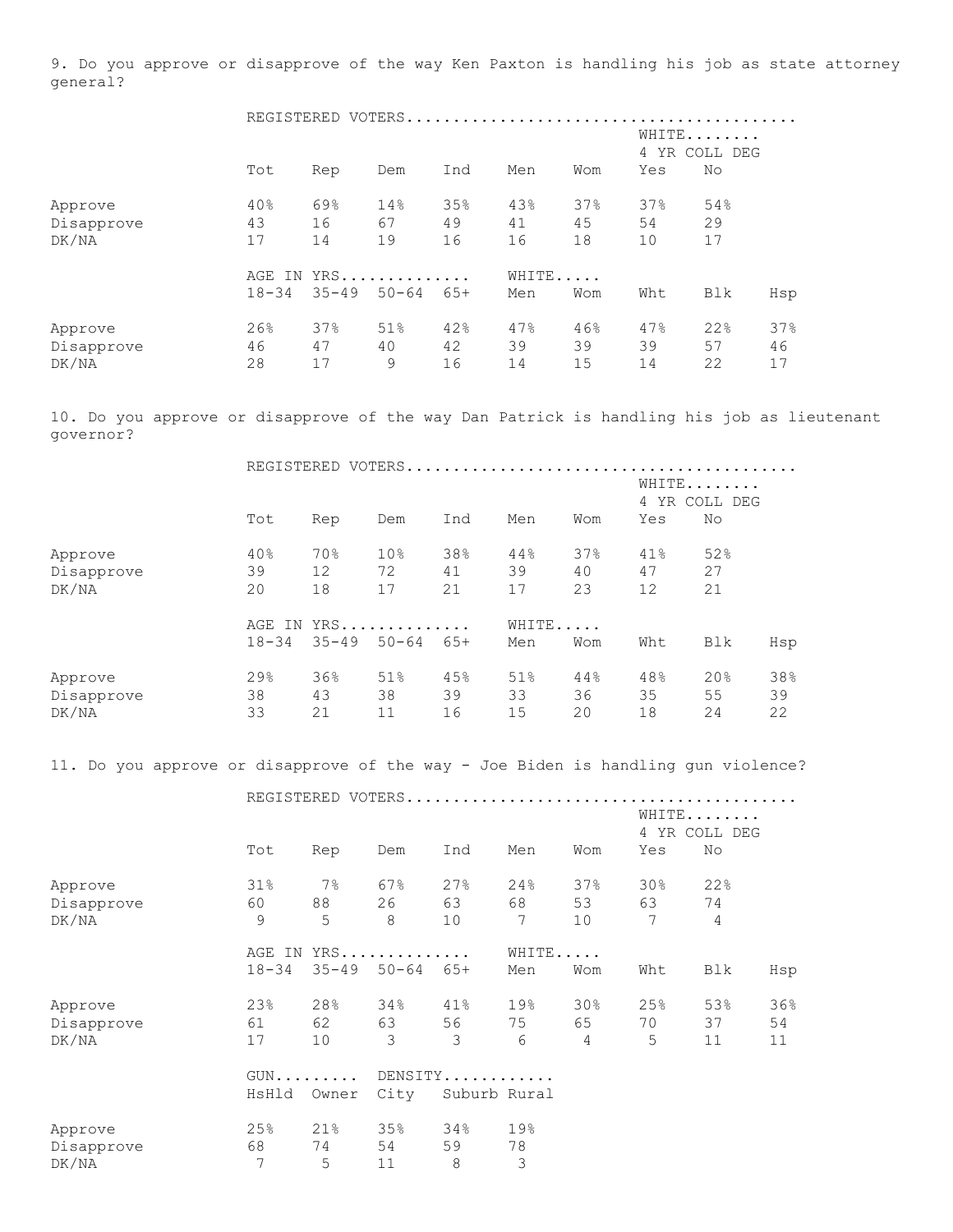12. Do you approve or disapprove of the way - Greg Abbott is handling gun violence?

 REGISTERED VOTERS.......................................... WHITE....... 4 YR COLL DEG Tot Rep Dem Ind Men Wom Yes No Approve 38% 74% 1% 34% 45% 32% 44% 55% Disapprove 55 17 98 58 48 60 51 36 DK/NA 7 10 1 7 7 8 6 9 AGE IN YRS.............. WHITE..... 18-34 35-49 50-64 65+ Men Wom Wht Blk Hsp Approve 28% 36% 48% 43% 56% 47% 51% 8% 30% Disapprove 67 57 46 49 38 45 42 84 64 DK/NA 5 7 5 8 6 8 7 8 6 GUN......... DENSITY............ HsHld Owner City Suburb Rural Approve **48% 54% 33% 34% 58%** Disapprove 47 40 61 60 33

13. Would you say that Greg Abbott - is honest, or not?

DK/NA 5 6 7 6 10

|       |               |     | REGISTERED VOTERS             |     |       |                |                        |                |     |
|-------|---------------|-----|-------------------------------|-----|-------|----------------|------------------------|----------------|-----|
|       |               |     |                               |     |       |                | WHITE<br>4 YR COLL DEG |                |     |
|       | Tot           | Rep | Dem                           | Ind | Men   | Wom            | Yes                    | No             |     |
| Yes   | 46%           | 85% | 12%                           | 38% | 51%   | 42%            | 53%                    | 66%            |     |
| No    | 45            | 12  | 78                            | 49  | 40    | 50             | 42                     | 30             |     |
| DK/NA | $\mathcal{Q}$ | 3   | 9                             | 13  | 10    | 8              | 5                      | $\overline{4}$ |     |
|       |               |     | AGE IN YRS                    |     | WHITE |                |                        |                |     |
|       |               |     | $18-34$ $35-49$ $50-64$ $65+$ |     | Men   | Wom            | Wht                    | Blk            | Hsp |
| Yes   | 30%           | 49% | 55%                           | 53% | 63%   | 58%            | 60%                    | 12%            | 39% |
| No    | 60            | 47  | 40                            | 35  | 32    | 38             | 35                     | 74             | 50  |
| DK/NA | 11            | 4   | 5                             | 12  | 5     | $\overline{4}$ | 5                      | 13             | 11  |

14. Would you say that Greg Abbott - has good leadership skills, or not?

REGISTERED VOTERS..........................................

|       |                |        |                               |                |     |                |     | WHITE<br>4 YR COLL DEG |     |  |
|-------|----------------|--------|-------------------------------|----------------|-----|----------------|-----|------------------------|-----|--|
|       | Tot            | Rep    | Dem                           | Ind            | Men | Wom            | Yes | No                     |     |  |
| Yes   | 52%            | $90\%$ | 14%                           | 48%            | 57% | 47%            | 59% | 65%                    |     |  |
| No    | 44             | 8      | 82                            | 47             | 38  | 49             | 38  | 32                     |     |  |
| DK/NA | $\overline{4}$ | 2      | $\overline{4}$                | $\overline{4}$ | 5   | $\overline{4}$ | 3   | 3                      |     |  |
|       |                |        | AGE IN YRS                    |                |     | WHITE          |     |                        |     |  |
|       |                |        | $18-34$ $35-49$ $50-64$ $65+$ |                | Men | Wom            | Wht | Blk                    | Hsp |  |
| Yes   | 39%            | 56%    | 61%                           | 53%            | 68% | 59%            | 63% | 18%                    | 49% |  |
| No    | 56             | 41     | 38                            | 42             | 29  | 38             | 34  | 73                     | 47  |  |
| DK/NA | 5              | 3      | 2                             | 5              | 3   | 3              | 3   | 9                      | 3   |  |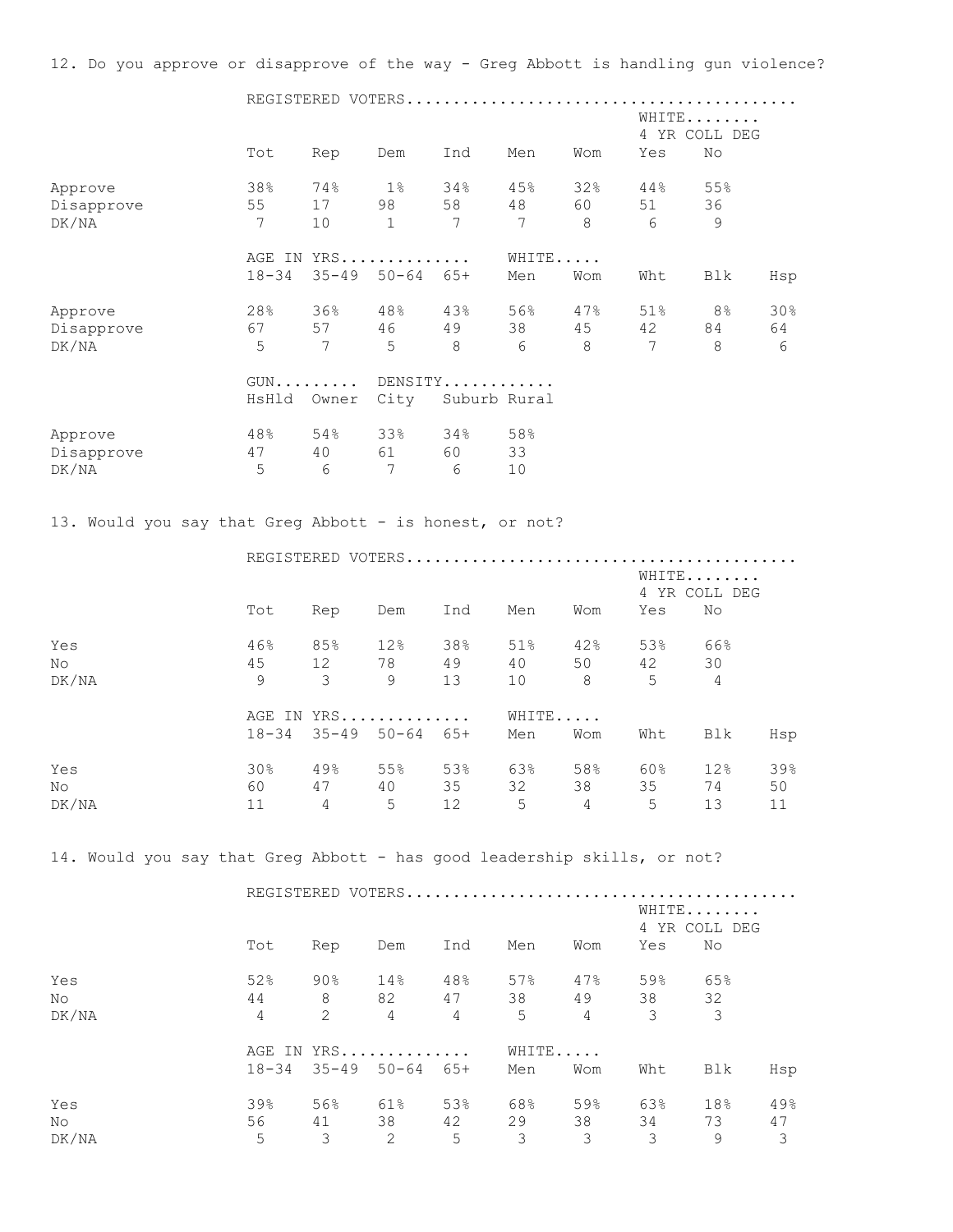15. Would you say that Greg Abbott - cares about average Texans, or not?

|       |            |               |                               |     | REGISTERED VOTERS |                |                        |     |     |  |
|-------|------------|---------------|-------------------------------|-----|-------------------|----------------|------------------------|-----|-----|--|
|       |            |               |                               |     |                   |                | WHITE<br>4 YR COLL DEG |     |     |  |
|       | Tot        | Rep           | Dem                           | Ind | Men               | Wom            | Yes                    | No  |     |  |
| Yes   | 47%        | 88%           | 11%                           | 40% | 54%               | 42%            | 55%                    | 68% |     |  |
| No    | 48         | 9             | 85 53                         |     | 40                | 54             | 43                     | 30  |     |  |
| DK/NA | 5          | $\mathcal{E}$ | $\overline{4}$                | 7   | 6                 | 5 <sup>1</sup> | 3                      | 2   |     |  |
|       | AGE IN YRS |               |                               |     | WHITE             |                |                        |     |     |  |
|       |            |               | $18-34$ $35-49$ $50-64$ $65+$ |     | Men               | Wom            | Wht                    | Blk | Hsp |  |
| Yes   | 29%        | 49%           | 59%                           | 52% | 67%               | 59%            | 63%                    | 12% | 39% |  |
| No.   | 64         |               | 45 39                         | 43  | 31                | 38             | 35                     | 79  | 53  |  |
| DK/NA | 6          | 6             | $\overline{2}$                | 5   | $\overline{2}$    | 3              | 2                      | 9   | 8   |  |

16. Would you say that Beto O'Rourke - is honest, or not?

|       |           | REGISTERED VOTERS          |     |                        |       |     |     |     |     |
|-------|-----------|----------------------------|-----|------------------------|-------|-----|-----|-----|-----|
|       |           |                            |     | WHITE<br>4 YR COLL DEG |       |     |     |     |     |
|       | Tot       | Rep                        | Dem | Ind                    | Men   | Wom | Yes | No  |     |
| Yes   | 42%       | 14%                        | 85% | 39%                    | 36%   | 47% | 44% | 27% |     |
| No    | 43        | 72                         | 2   | 45                     | 50    | 36  | 45  | 59  |     |
| DK/NA | 15        | 14                         | 13  | 16                     | 14    | 17  | 11  | 14  |     |
|       |           | AGE IN YRS                 |     |                        | WHITE |     |     |     |     |
|       | $18 - 34$ | $35 - 49$ $50 - 64$ $65 +$ |     |                        | Men   | Wom | Wht | Blk | Hsp |
| Yes   | 49%       | 44%                        | 38% | 41%                    | 29%   | 38% | 34% | 62% | 49% |
| No    | 31        | 42                         | 52  | 43                     | 58    | 49  | 54  | 14  | 35  |
| DK/NA | 19        | 14                         | 10  | 15                     | 12    | 13  | 13  | 24  | 16  |

17. Would you say that Beto O'Rourke - has good leadership skills, or not?

|       |     |     | REGISTERED VOTERS             |      |                 |     |                 |                        |     |  |  |
|-------|-----|-----|-------------------------------|------|-----------------|-----|-----------------|------------------------|-----|--|--|
|       |     |     |                               |      |                 |     |                 | WHITE<br>4 YR COLL DEG |     |  |  |
|       | Tot | Rep | Dem                           | Ind  | Men             | Wom | Yes             | No                     |     |  |  |
| Yes   | 43% | 15% | 85%                           | 39%  | 34%             | 52% | 41%             | 28%                    |     |  |  |
| No    | 45  | 77  |                               | 5 45 | 55              | 36  | 54              | 64                     |     |  |  |
| DK/NA | 12  | 7   | 10                            | 16   | 12              | 13  | 6               | 8                      |     |  |  |
|       |     |     | AGE IN YRS                    |      | WHITE           |     |                 |                        |     |  |  |
|       |     |     | $18-34$ $35-49$ $50-64$ $65+$ |      | Men             | Wom | Wht             | Blk                    | Hsp |  |  |
| Yes   | 56% | 44% | 39%                           | 40%  | 26%             | 39% | 33%             | 69%                    | 53% |  |  |
| No.   | 30  | 43  | 52                            | 51   | 67 —            | 55  | 60 —            | 11                     | 31  |  |  |
| DK/NA | 14  | 14  | 9                             | 9    | $7\phantom{.0}$ | 6   | $7\phantom{.0}$ | 21                     | 16  |  |  |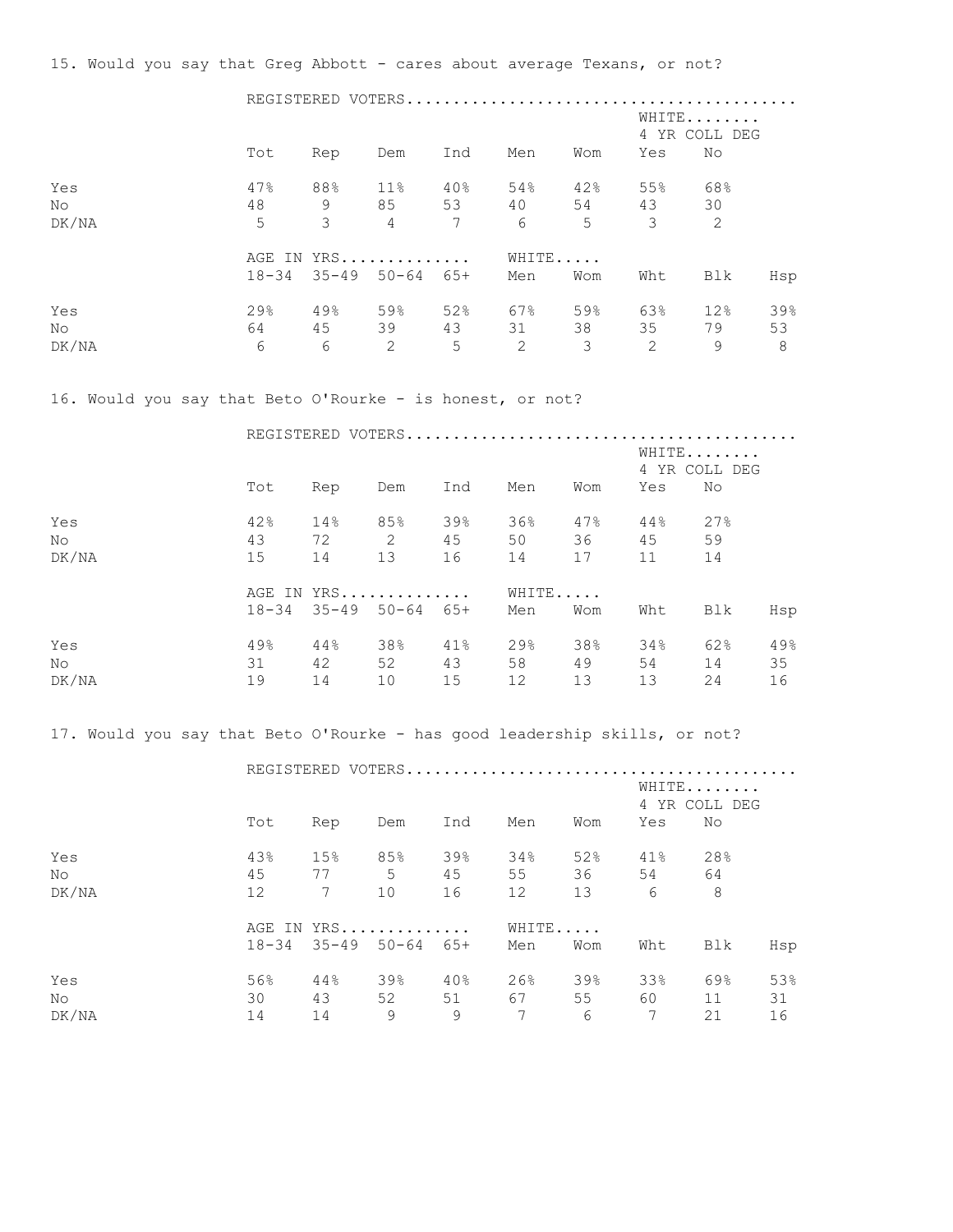18. Would you say that Beto O'Rourke - cares about average Texans, or not?

 REGISTERED VOTERS.......................................... WHITE....... 4 YR COLL DEG Tot Rep Dem Ind Men Wom Yes No Yes 51% 22% 93% 50% 43% 58% 51% 32% No 41 72 3 40 48 34 45 60 DK/NA 8 6 4 10 9 7 4 8 AGE IN YRS.............. WHITE..... 18-34 35-49 50-64 65+ Men Wom Wht Blk Hsp Yes 67% 50% 46% 45% 36% 43% 40% 77% 61% No 23 42 49 48 56 52 54 12 29 DK/NA 10 8 6 7 8 5 7 11 9

19. In your opinion, what is the most urgent issue facing Texas today: COVID-19, the economy, climate change, the Texas-Mexico border, health care, election laws, racial inequality, schools, crime, abortion, taxes, or gun policy?

|                      |                          |                          |                          |                | REGISTERED VOTERS        |                          |                          |                |                |
|----------------------|--------------------------|--------------------------|--------------------------|----------------|--------------------------|--------------------------|--------------------------|----------------|----------------|
|                      |                          |                          |                          |                |                          |                          |                          | WHITE          |                |
|                      |                          |                          |                          |                |                          |                          |                          | 4 YR COLL DEG  |                |
|                      | Tot                      | Rep                      | Dem                      | Ind            | Men                      | Wom                      | Yes                      | No             |                |
| COVID-19             | 1 <sup>°</sup>           | $\overline{\phantom{m}}$ | 2%                       | 1 <sup>°</sup> | $\qquad \qquad -$        | 1%                       | $\overline{\phantom{m}}$ | 1 <sup>°</sup> |                |
| Economy              | 19                       | 24                       | 9                        | 21             | 23                       | 15                       | 21                       | 16             |                |
| Climate change       | $\mathbf{2}$             | $\overline{\phantom{0}}$ | 5                        | $\overline{2}$ | $\mathcal{S}$            | 2                        | $\overline{4}$           | $\overline{c}$ |                |
| Texas-Mexico border  | 29                       | 56                       | $\overline{4}$           | 25             | 33                       | 26                       | 32                       | 45             |                |
| Health care          | 4                        | $\mathbf{1}$             | 9                        | 4              | 3                        | $\mathsf S$              | $\mathbf{2}$             | 5              |                |
| Election laws        | 3                        | $\mathbf{1}$             | 6                        | 4              | 5                        | $\overline{c}$           | 4                        | $\mathcal{S}$  |                |
| Racial inequality    | $\overline{2}$           | $\mathbf{1}$             | $\overline{4}$           | 3              | $\overline{2}$           | 3                        | $\overline{c}$           | $\overline{c}$ |                |
| Schools              | 4                        | 3                        | 5                        | 3              | 4                        | $\overline{4}$           | 4                        | $\overline{4}$ |                |
| Crime                | 3                        | 3                        | $\overline{c}$           | 4              | 5                        | $\overline{2}$           | $\overline{c}$           | $\overline{c}$ |                |
| Abortion             | 8                        | $\mathbf{1}$             | 13                       | 10             | 5                        | 11                       | 8                        | 7              |                |
| Taxes                | $\mathbf{1}$             | $\mathbf{1}$             | $\mathbf{1}$             | $\overline{2}$ | 3                        | $\overline{\phantom{0}}$ | $\mathbf{1}$             | $\mathbf{1}$   |                |
| Gun policy           | 17                       | 4                        | 34                       | 18             | 10                       | 23                       | 14                       | 8              |                |
| SOMETHING ELSE (VOL) | 4                        | 5                        | 4                        | $\overline{2}$ | 4                        | $\overline{4}$           | $\mathfrak{Z}$           | $\mathcal{S}$  |                |
| DK/NA                | $\overline{2}$           | $\qquad \qquad -$        | 3                        | $\mathbf{1}$   | $\mathbf{1}$             | $\overline{2}$           | 3                        |                |                |
|                      |                          | AGE IN YRS               |                          |                | WHITE                    |                          |                          |                |                |
|                      | $18 - 34$                | $35 - 49$                | $50 - 64$                | $65+$          | Men                      | Wom                      | Wht                      | <b>Blk</b>     | Hsp            |
| COVID-19             | $1\%$                    | 2 <sup>°</sup>           | $\overline{\phantom{m}}$ | 1 <sup>°</sup> | $\overline{\phantom{m}}$ | 1 <sup>°</sup>           | $1\%$                    | 3%             |                |
| Economy              | 21                       | 20                       | 21                       | 13             | 24                       | 15                       | 19                       | 11             | 25             |
| Climate change       | 5                        | $\mathbf{1}$             | $\overline{2}$           | $\overline{2}$ | 3                        | 3                        | 3                        | $\overline{c}$ | $\mathbf{2}$   |
| Texas-Mexico border  | 13                       | 25                       | 38                       | 41             | 40                       | 39                       | 40                       | 7              | 21             |
| Health care          | 6                        | $\mathcal{S}$            | $\overline{2}$           | $\mathbf{2}$   | 3                        | 5                        | $\overline{4}$           | $\overline{c}$ | $\mathsf S$    |
| Election laws        | 2                        | 6                        | $\overline{4}$           | 3              | 5                        | $\overline{c}$           | $\mathsf 3$              | 3              | $\mathsf 3$    |
| Racial inequality    | 4                        | 3                        | $\mathbf 1$              | $\mathbf{2}$   | $\overline{c}$           | $\overline{2}$           | $\overline{c}$           | 5              | $\mathfrak{Z}$ |
| Schools              | 4                        | 5                        | $\overline{4}$           | $\overline{c}$ | 3                        | $\sqrt{4}$               | 4                        | 4              | $\sqrt{4}$     |
| Crime                | $\mathbf{1}$             | 3                        | 5                        | 5              | $\mathbf 1$              | 3                        | $\overline{c}$           | 11             | $\sqrt{2}$     |
| Abortion             | 16                       | 7                        | 5                        | 4              | 5                        | 10                       | 8                        | 9              | $\,8\,$        |
| Taxes                | $\mathbf{1}$             | $\overline{2}$           | $\mathbf{1}$             | $\mathbf{1}$   | $\overline{2}$           | $\qquad \qquad -$        | $\mathbf{1}$             | $\mathbf{1}$   | $\mathbf{1}$   |
| Gun policy           | 23                       | 19                       | 11                       | 21             | 7                        | 13                       | 10                       | 35             | 20             |
| SOMETHING ELSE (VOL) | $\overline{c}$           | 5                        | 3                        | 4              | 4                        | $\overline{c}$           | 3                        | 7              | 4              |
| DK/NA                | $\overline{\phantom{0}}$ |                          | 3                        | $\mathbf 1$    | $\overline{\phantom{0}}$ | $\overline{2}$           | $\mathbf{1}$             | $\mathbf 1$    | $\overline{c}$ |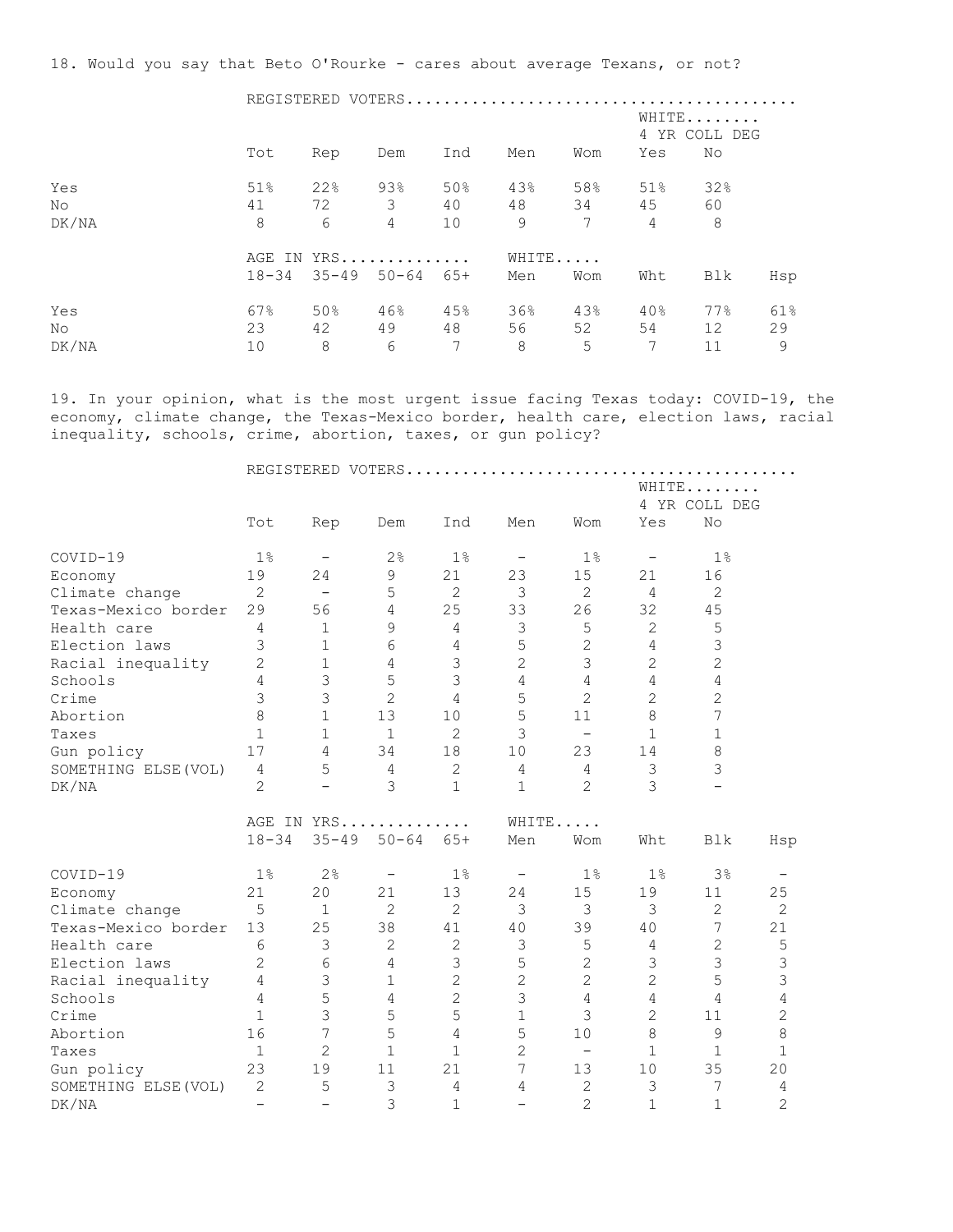20. Regardless of how you intend to vote, who do you think would do a better job - handling the economy: Greg Abbott or Beto O'Rourke?

|          |           |                | REGISTERED VOTERS |                        |       |     |                |     |     |
|----------|-----------|----------------|-------------------|------------------------|-------|-----|----------------|-----|-----|
|          |           |                |                   | WHITE<br>4 YR COLL DEG |       |     |                |     |     |
|          | Tot       | Rep            | Dem               | Ind                    | Men   | Wom | Yes            | No  |     |
| Abbott   | 52%       | 92%            | 8 <sup>°</sup>    | 51%                    | 61%   | 44% | 63%            | 71% |     |
| 0'Rourke | 38        | 4              | 85                | 38                     | 31    | 44  | 33             | 23  |     |
| DK/NA    | 10        | $\overline{4}$ | 7                 | 11                     | 8     | 11  | $\overline{4}$ | 6   |     |
|          |           |                | AGE IN YRS        |                        | WHITE |     |                |     |     |
|          | $18 - 34$ |                | $35 - 49$ 50-64   | 65+                    | Men   | Wom | Wht            | Blk | Hsp |
| Abbott   | 39%       | 54%            | 61%               | 52%                    | 74%   | 63% | 68%            | 18% | 41% |
| 0'Rourke | 48        | 34             | 32                | 44                     | 22    | 31  | 27             | 71  | 44  |
| DK/NA    | 13        | 11             | 7                 | 4                      | 4     | 6   | 5              | 11  | 15  |

21. Regardless of how you intend to vote, who do you think would do a better job - handling the response to the coronavirus: Greg Abbott or Beto O'Rourke?

|          |           | REGISTERED VOTERS |                     |     |                        |     |     |     |     |  |
|----------|-----------|-------------------|---------------------|-----|------------------------|-----|-----|-----|-----|--|
|          |           |                   |                     |     | WHITE<br>4 YR COLL DEG |     |     |     |     |  |
|          | Tot       | Rep               | Dem                 | Ind | Men                    | Wom | Yes | No. |     |  |
| Abbott   | 51%       | 88%               | 8 <sup>°</sup>      | 50% | 58%                    | 44% | 54% | 69% |     |  |
| O'Rourke | 40        | 8                 | 86                  | 36  | 32                     | 46  | 41  | 24  |     |  |
| DK/NA    | 10        | 5                 | 6                   | 14  | 10                     | 10  | 5   | 7   |     |  |
|          |           |                   | AGE IN YRS          |     | WHITE                  |     |     |     |     |  |
|          | $18 - 34$ |                   | $35 - 49$ $50 - 64$ | 65+ | Men                    | Wom | Wht | Blk | Hsp |  |
| Abbott   | 35%       | 53%               | 62%                 | 48% | 68%                    | 59% | 63% | 15% | 46% |  |
| O'Rourke | 56        | 36                | 31                  | 41  | 27                     | 35  | 31  | 70  | 40  |  |
| DK/NA    | 8         | 11                | 7                   | 11  | 6                      | 7   | 6   | 15  | 14  |  |

22. Regardless of how you intend to vote, who do you think would do a better job - handling the situation at the Mexican border: Greg Abbott or Beto O'Rourke?

|          |           | REGISTERED VOTERS. |                     |     |       |     |                |                        |     |  |
|----------|-----------|--------------------|---------------------|-----|-------|-----|----------------|------------------------|-----|--|
|          |           |                    |                     |     |       |     |                | WHITE<br>4 YR COLL DEG |     |  |
|          | Tot       | Rep                | Dem                 | Ind | Men   | Wom | Yes            | No                     |     |  |
| Abbott   | 53%       | $90\%$             | 10 <sup>°</sup>     | 51% | 60%   | 47% | 59%            | 71%                    |     |  |
| 0'Rourke | 38        | 6                  | 84                  | 34  | 31    | 44  | 36             | 23                     |     |  |
| DK/NA    | 9         | 4                  | 6                   | 15  | 9     | 9   | $\overline{4}$ | 6                      |     |  |
|          |           |                    | AGE IN YRS          |     | WHITE |     |                |                        |     |  |
|          | $18 - 34$ |                    | $35 - 49$ $50 - 64$ | 65+ | Men   | Wom | Wht            | Blk                    | Hsp |  |
| Abbott   | 45%       | 55%                | 61%                 | 51% | 73%   | 61% | 67%            | 18%                    | 48% |  |
| 0'Rourke | 45        | 35                 | 32                  | 42  | 22    | 34  | 28             | 69                     | 42  |  |
| DK/NA    | 11        | 10                 | 6                   | 7   | 6     | 5   | 5              | 13                     | 11  |  |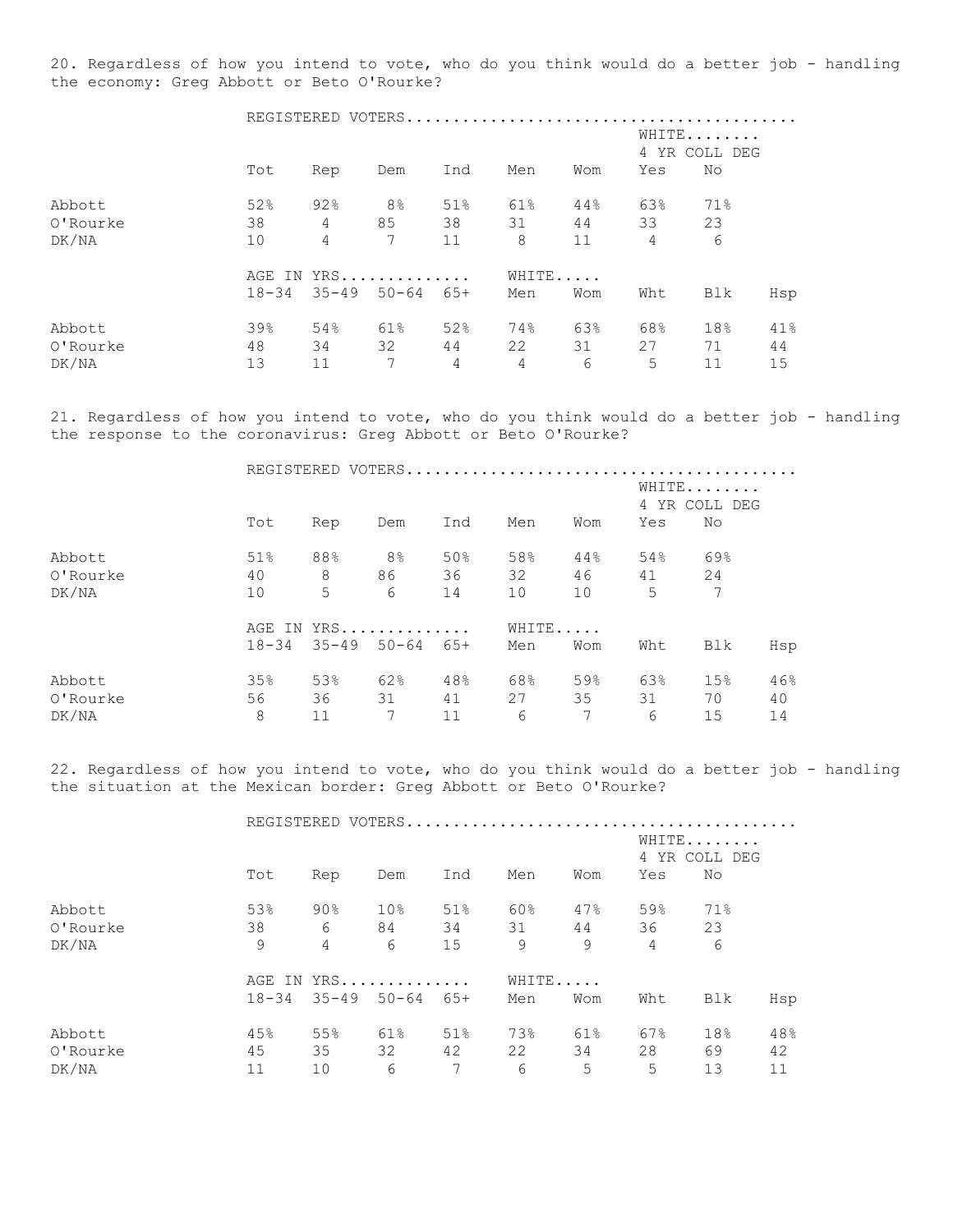23. Regardless of how you intend to vote, who do you think would do a better job - handling abortion: Greg Abbott or Beto O'Rourke?

|          | WHITE<br>4 YR COLL DEG<br>Tot<br>Rep<br>Dem<br>Ind<br>Yes<br>No<br>Men<br>Wom |          |                               |                             |       |                |                |                 |     |  |  |
|----------|-------------------------------------------------------------------------------|----------|-------------------------------|-----------------------------|-------|----------------|----------------|-----------------|-----|--|--|
|          |                                                                               |          |                               |                             |       |                |                |                 |     |  |  |
| Abbott   | 42%                                                                           | 80%      | $4\frac{8}{6}$ 37%            |                             | 50%   | 36%            | 46%            | 60%             |     |  |  |
| 0'Rourke | 44                                                                            |          |                               | 10 85 47                    | 37    | 50             | 46             | 28              |     |  |  |
| DK/NA    | 14                                                                            | 9        | 11                            | 16                          | 13    | 14             | 8 <sup>8</sup> | 12              |     |  |  |
|          |                                                                               |          | AGE IN YRS                    |                             | WHITE |                |                |                 |     |  |  |
|          |                                                                               |          | $18-34$ $35-49$ $50-64$ $65+$ |                             | Men   | Wom            | Wht            | Blk             | Hsp |  |  |
| Abbott   | 26%                                                                           | 39%      | 56%                           | 45%                         | 58%   | 52%            | 55%            | 15 <sub>8</sub> | 34% |  |  |
| 0'Rourke | 63                                                                            |          | 44 34                         | 38                          | 31    | 39             | 35             | 65              | 49  |  |  |
| DK/NA    | 11                                                                            | 16       | 11                            | 17                          | 11    | 9 <sup>°</sup> | 10             | 20              | 16  |  |  |
|          |                                                                               | RELIGION |                               |                             |       |                |                |                 |     |  |  |
|          | Wht                                                                           |          |                               | ATTEND SRVCS                |       |                |                |                 |     |  |  |
|          |                                                                               |          |                               | Evang Prot Cath Weekly Less |       |                |                |                 |     |  |  |
| Abbott   | 79%                                                                           |          | 50% 38%                       | 54%                         | 38%   |                |                |                 |     |  |  |
| O'Rourke | 12 <sup>°</sup>                                                               | 39       | 49                            | 29                          | 50    |                |                |                 |     |  |  |

DK/NA 9 11 13 17 12

24. Regardless of how you intend to vote, who do you think would do a better job - handling gun policy: Greg Abbott or Beto O'Rourke?

|          |               |                            |                       | WHITE<br>4 YR COLL DEG |         |     |                     |         |     |
|----------|---------------|----------------------------|-----------------------|------------------------|---------|-----|---------------------|---------|-----|
|          | Tot           | Rep                        | Dem                   | Ind                    | Men     | Wom | Yes                 | No      |     |
| Abbott   | 47%           |                            | $90\%$ 1% 45%         |                        | 58%     | 38% |                     | 54% 68% |     |
| O'Rourke | 43 5          |                            | 93 43                 |                        | 36      | 50  | 41 — 1              | 26      |     |
| DK/NA    | $\mathcal{G}$ | 5                          | 6 12 7                |                        |         | 12  | $\overline{4}$      | 6       |     |
|          |               |                            | AGE IN YRS            |                        | WHITE   |     |                     |         |     |
|          |               |                            | 18-34 35-49 50-64 65+ |                        | Men     | Wom | Wht                 | Blk     | Hsp |
| Abbott   | 34%           |                            | 48% 56% 50% 69%       |                        |         | 57% | 63%                 | 11%     | 38% |
| 0'Rourke | 55            | 40                         |                       | 40 42                  | 28      | 36  | 32                  | 80      | 47  |
| DK/NA    | 11            | 12 4                       |                       |                        | $8 \t3$ |     | $7 \qquad \qquad 5$ | 9       | 15  |
|          |               | $GUN \ldots \ldots \ldots$ | DENSITY               |                        |         |     |                     |         |     |
|          |               | HsHld Owner                | City Suburb Rural     |                        |         |     |                     |         |     |
| Abbott   | 58%           |                            | 65% 41% 43% 68%       |                        |         |     |                     |         |     |
| 0'Rourke | 35            | 29                         | 48                    | 52                     | 22      |     |                     |         |     |
| DK/NA    | 7             | 6                          | 11                    | 5                      | 10      |     |                     |         |     |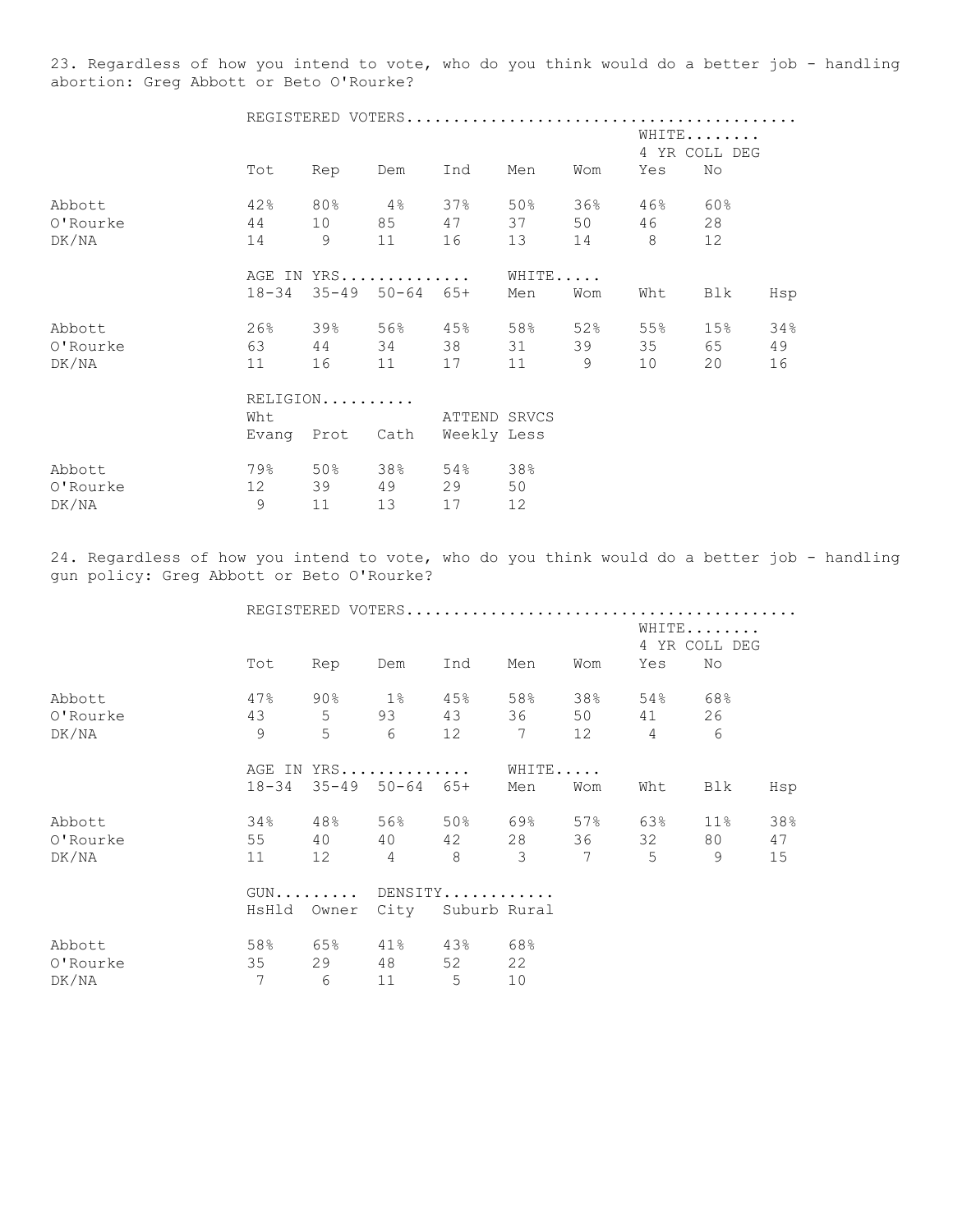25. Regardless of how you intend to vote, who do you think would do a better job - handling election laws: Greg Abbott or Beto O'Rourke?

|          |           |     | REGISTERED VOTERS |     |       |                        |     |     |     |  |
|----------|-----------|-----|-------------------|-----|-------|------------------------|-----|-----|-----|--|
|          |           |     |                   |     |       | WHITE<br>4 YR COLL DEG |     |     |     |  |
|          | Tot       | Rep | Dem               | Ind | Men   | Wom                    | Yes | No  |     |  |
| Abbott   | 49%       | 87% | $6\%$             | 50% | 58%   | 42%                    | 56% | 67% |     |  |
| O'Rourke | 42        | 8   | 89                | 40  | 34    | 49                     | 40  | 26  |     |  |
| DK/NA    | 9         | 6   | 5                 | 10  | 8     | 9                      | 3   | 7   |     |  |
|          |           |     | AGE IN YRS        |     | WHITE |                        |     |     |     |  |
|          | $18 - 34$ |     | $35 - 49$ 50-64   | 65+ | Men   | Wom                    | Wht | Blk | Hsp |  |
| Abbott   | 33%       | 53% | 60%               | 50% | 68%   | 59%                    | 63% | 16% | 43% |  |
| 0'Rourke | 55        | 38  | 35                | 43  | 28    | 34                     | 31  | 72  | 45  |  |
| DK/NA    | 12        | 8   | 5                 | 6   | 4     | 7                      | 6   | 12  | 12  |  |

26. Do you think that Greg Abbott is too conservative, too liberal, or about right?

REGISTERED VOTERS..........................................

|                  |           |           |           |       |     |     | WHITE. | $\sim$<br>4 YR COLL DEG |     |
|------------------|-----------|-----------|-----------|-------|-----|-----|--------|-------------------------|-----|
|                  | Tot       | Rep       | Dem       | Ind   | Men | Wom | Yes    | No                      |     |
| Too conservative | 45%       | 13%       | 79%       | 49%   | 38% | 50% | 50%    | 32%                     |     |
| Too liberal      |           | 6         | 6         |       |     |     | 3      | 5                       |     |
| About right      | 42        | 76        | 12        | 38    | 48  | 37  | 45     | 58                      |     |
| DK/NA            | 6         | 5         | 4         | 7     | 7   | 6   | 1      | 5                       |     |
|                  | AGE<br>IN | WHITE     |           |       |     |     |        |                         |     |
|                  | $18 - 34$ | $35 - 49$ | $50 - 64$ | $65+$ | Men | Wom | Wht    | Blk                     | Hsp |
| Too conservative | 68%       | 44%       | 32%       | 37%   | 39% | 41% | 40%    | 54%                     | 47% |
| Too liberal      | 4         | 8         | 11        | 2     | 5   | 4   | 4      | 17                      | 7   |
| About right      | 25        | 41        | 50        | 56    | 54  | 51  | 52     | 17                      | 38  |
| DK/NA            | 3         | 7         | 6         | 6     | 3   | 4   | 3      | 12                      | 9   |

27. Do you think that Beto O'Rourke is too conservative, too liberal, or about right?

|                  |                | REGISTERED VOTERS. |                |                |                        |       |                |                |     |
|------------------|----------------|--------------------|----------------|----------------|------------------------|-------|----------------|----------------|-----|
|                  |                |                    |                |                | WHITE<br>4 YR COLL DEG |       |                |                |     |
|                  | Tot            | Rep                | Dem            | Ind            | Men                    | Wom   | Yes            | No             |     |
| Too conservative | 4%             | 4%                 | 4%             | 4%             | 4%                     | 4%    | 3%             | $3\%$          |     |
| Too liberal      | 47             | 75                 | 11             | 52             | 54                     | 42    | 63             | 63             |     |
| About right      | 38             | 11                 | 80             | 35             | 31                     | 45    | 31             | 25             |     |
| DK/NA            | 10             | 10                 | 6              | 9              | 11                     | 10    | 3              | 9              |     |
|                  |                |                    | AGE IN YRS     |                |                        | WHITE |                |                |     |
|                  | $18 - 34$      | $35 - 49$          | $50 - 64$      | $65+$          | Men                    | Wom   | Wht            | Blk            | Hsp |
| Too conservative | 2 <sup>°</sup> | 2 <sup>°</sup>     | 8 <sup>°</sup> | 3 <sup>°</sup> | $3\%$                  | 4%    | 3 <sup>°</sup> | 2 <sup>°</sup> | 6%  |
| Too liberal      | 42             | 46                 | 52             | 47             | 70                     | 58    | 64             | 16             | 36  |
| About right      | 45             | 36                 | 33             | 44             | 22                     | 31    | 27             | 71             | 45  |
| DK/NA            | 11             | 15                 | 7              | 6              | 5                      | 8     | 6              | 11             | 14  |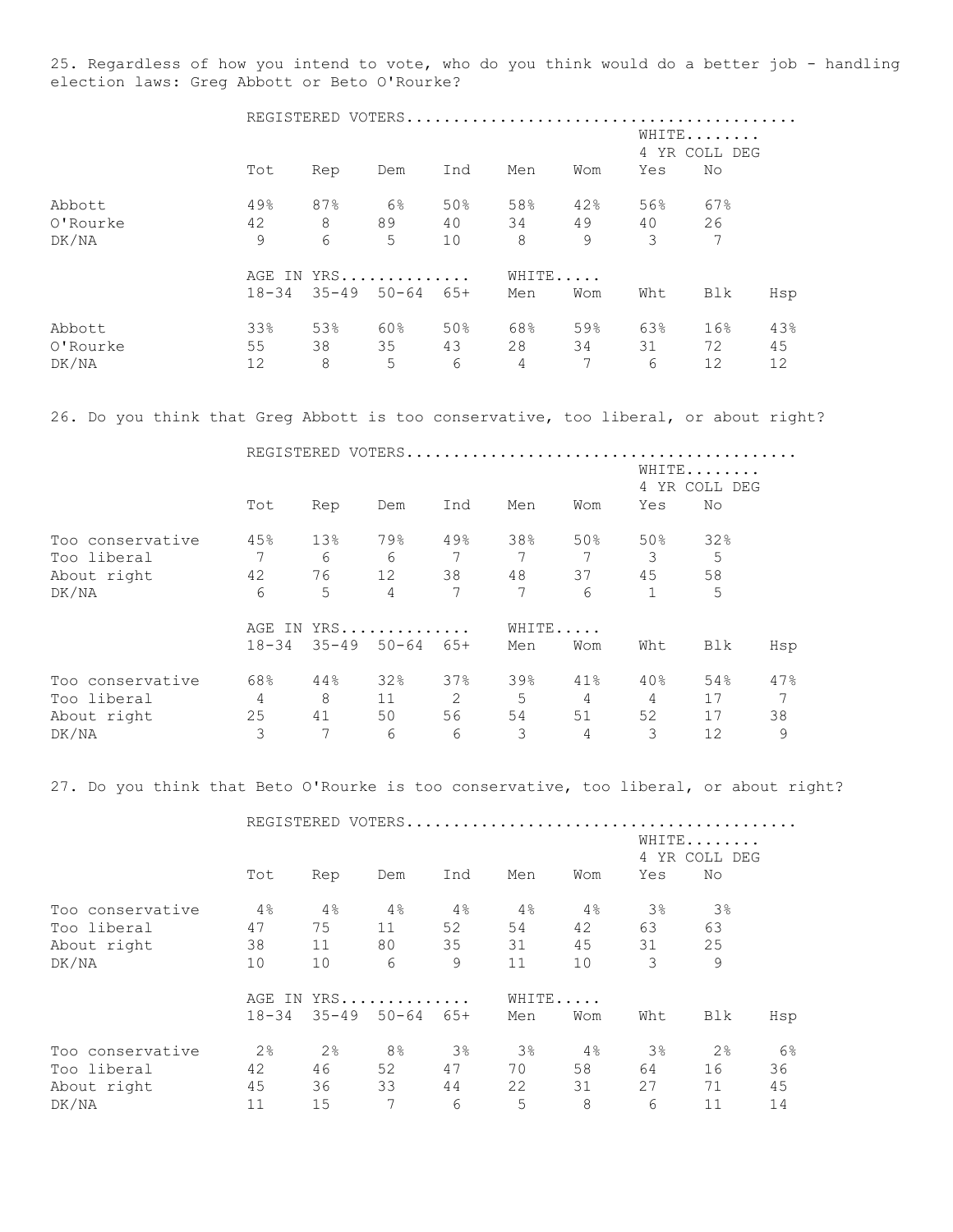28. How much of the time do you think you can trust the police to do what is right; almost all of the time, most of the time, only some of the time, or hardly ever?

|                     |                | REGISTERED VOTERS. |                            |              |             |     |                        |                 |                          |  |
|---------------------|----------------|--------------------|----------------------------|--------------|-------------|-----|------------------------|-----------------|--------------------------|--|
|                     |                |                    |                            |              |             |     | WHITE<br>4 YR COLL DEG |                 |                          |  |
|                     | Tot            | Rep                | Dem                        | Ind          | Men         | Wom | Yes                    | No              |                          |  |
| Almost all the time | 24%            | 46%                | $7\%$                      | 20%          | 26%         | 22% | 32%                    | 32%             |                          |  |
| Most of the time    | 42             | 44                 | 43                         | 39           | 40          | 44  | 46                     | 46              |                          |  |
| Some of the time    | 25             | 8                  | 39                         | 30           | 24          | 25  | 17                     | 17              |                          |  |
| Hardly ever         | 9              | 2                  | 10                         | 11           | 9           | 9   | $\overline{4}$         | $\overline{4}$  |                          |  |
| DK/NA               | 1              | $\mathbf 1$        | $\mathbf 1$                |              | $\mathbf 1$ |     |                        |                 |                          |  |
|                     |                |                    | AGE IN YRS                 |              | WHITE       |     |                        |                 |                          |  |
|                     | $18 - 34$      |                    | $35 - 49$ $50 - 64$ $65 +$ |              | Men         | Wom | Wht                    | Blk             | Hsp                      |  |
| Almost all the time | 8 <sup>°</sup> | 22%                | 32%                        | $31\%$       | 33%         | 32% | 32%                    | 10 <sub>8</sub> | 15%                      |  |
| Most of the time    | 31             | 40                 | 46                         | 47           | 43          | 49  | 46                     | 29              | 45                       |  |
| Some of the time    | 44             | 29                 | 17                         | 16           | 19          | 15  | 17                     | 42              | 30                       |  |
| Hardly ever         | 16             | 9                  | 5                          | 5            | 3           | 5   | $\overline{4}$         | 18              | 10                       |  |
| DK/NA               |                |                    |                            | $\mathbf{1}$ |             |     | $\mathbf 1$            |                 | $\overline{\phantom{m}}$ |  |

29. Do you think abortion should be legal in all cases, legal in most cases, illegal in most cases or illegal in all cases?

|                              | WHITE<br>4 YR COLL DEG |                         |                            |                                                                                         |                 |                |        |     |                |
|------------------------------|------------------------|-------------------------|----------------------------|-----------------------------------------------------------------------------------------|-----------------|----------------|--------|-----|----------------|
|                              | Tot                    | Rep                     | Dem                        | Ind                                                                                     | Men             | Wom            | Yes    | No  |                |
| Legal all cases              | $24\%$                 |                         |                            | 11% 37% 25%                                                                             | 18%             | 29%            | 23%    | 19% |                |
| Legal most cases             | 35                     |                         |                            | 21 52 36                                                                                | 32              | 38             | 33     | 30  |                |
| Illegal most cases           | 23                     |                         |                            | 40 5 22                                                                                 | 28              | 19             | 28     | 31  |                |
| Illegal all cases            | 12                     |                         |                            |                                                                                         |                 | 10             | 11     | 15  |                |
| DK/NA                        | 6                      |                         |                            | $\begin{array}{ccccccccc}\n 23 & & 3 & & 9 & & 13 \\ 5 & & 3 & & 7 & & 8\n \end{array}$ |                 | $\overline{4}$ | 5      | 5   |                |
|                              |                        |                         | AGE IN YRS                 |                                                                                         | WHITE           |                |        |     |                |
|                              | $18 - 34$              |                         | $35 - 49$ $50 - 64$ $65 +$ |                                                                                         | Men             | Wom            | Wht    | Blk | Hsp            |
| Legal all cases              |                        |                         |                            | 42% 24% 17% 16%                                                                         | 17 <sup>8</sup> | $24\%$         | $21\%$ | 34% | 23%            |
| Legal most cases 35 37 36 36 |                        |                         |                            |                                                                                         | 29              | 33             | 31     | 42  | 42             |
| Illegal most cases           | 12                     |                         |                            | 22 30 27                                                                                | 35              | 25             | 30     | 8   | 20             |
| Illegal all cases 8          |                        |                         |                            | 12 14 14 12                                                                             |                 | 14             | 13     | 8   | 11             |
| DK/NA                        | $\mathcal{E}$          | $5^{\circ}$             | $\sim$ 4                   | 7<br>$\overline{7}$                                                                     |                 | $\overline{4}$ | 5      | 8   | $\overline{4}$ |
|                              |                        | RELIGION                |                            |                                                                                         |                 |                |        |     |                |
|                              | Wht                    |                         |                            | ATTEND SRVCS                                                                            |                 |                |        |     |                |
|                              |                        |                         |                            | Evang Prot Cath Weekly Less                                                             |                 |                |        |     |                |
| Legal all cases              | 12%                    |                         | $22\%$ 18%                 | 12%                                                                                     | 28%             |                |        |     |                |
| Legal most cases             | 18                     |                         |                            | 30 47 29                                                                                | 39              |                |        |     |                |
| Illegal most cases           | 43                     |                         |                            | 32 16 30                                                                                | 21              |                |        |     |                |
| Illegal all cases            | 21                     | 13                      | 13                         | 24                                                                                      | 8               |                |        |     |                |
| DK/NA                        | 5                      | $\overline{\mathbf{3}}$ | 6                          | $\overline{4}$                                                                          | 5               |                |        |     |                |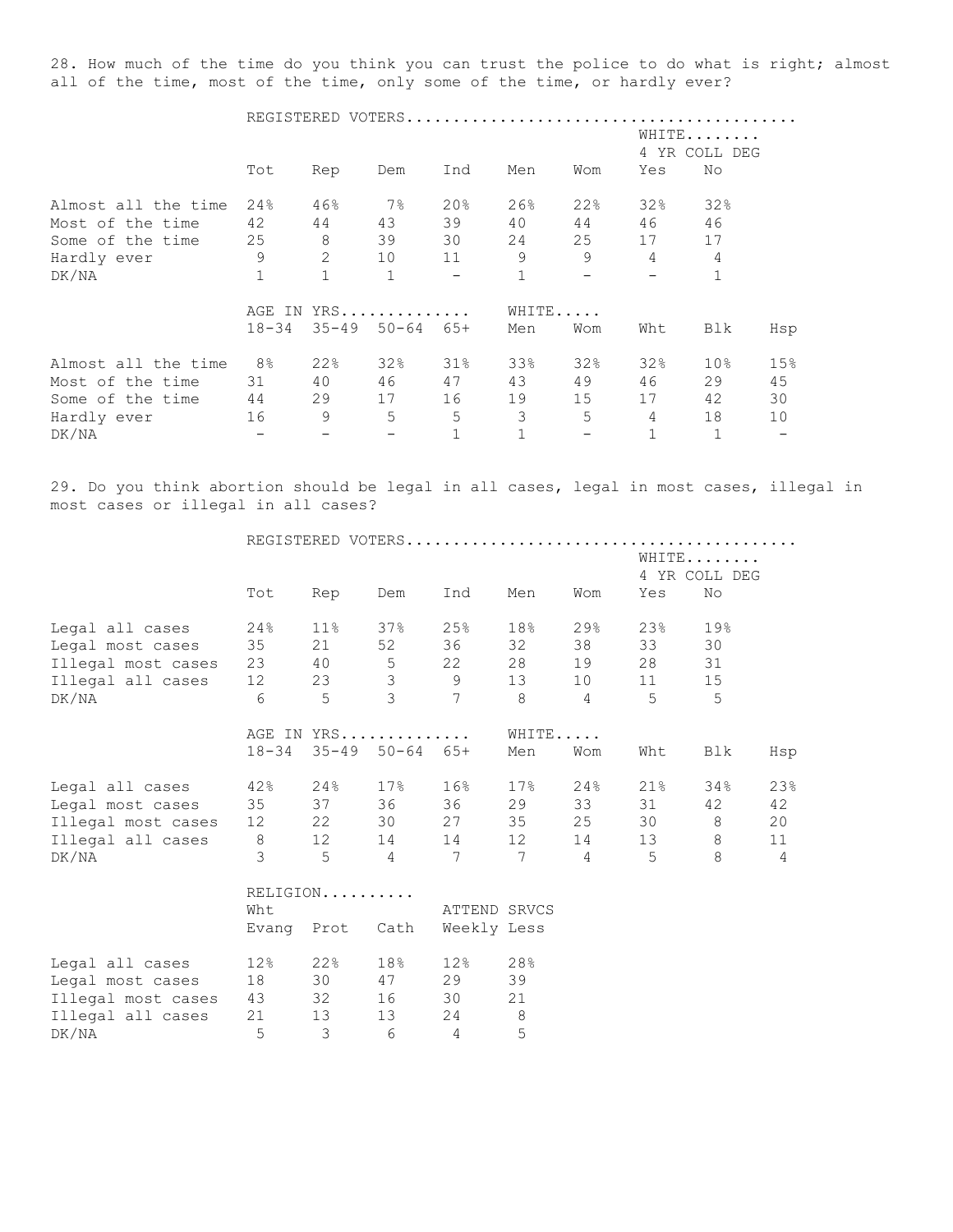30. How about when the pregnancy was caused by rape or incest; do you think abortion should be legal in that situation or illegal?

|         |                |           |                | REGISTERED VOTERS |       |     |                |                        |                |
|---------|----------------|-----------|----------------|-------------------|-------|-----|----------------|------------------------|----------------|
|         |                |           |                |                   |       |     |                | WHITE<br>4 YR COLL DEG |                |
|         | Tot            | Rep       | Dem            | Ind               | Men   | Wom | Yes            | No                     |                |
| Legal   | 79%            | 66%       | 94%            | 82%               | 75%   | 82% | 79%            | 76%                    |                |
| Illegal | 15             | 25        | $\overline{4}$ | 13                | 16    | 13  | 14             | 16                     |                |
| DK/NA   | 7              | 9         | $\mathbf 1$    | 5                 | 9     | 5   | 6              | 8                      |                |
|         |                |           | AGE IN YRS     |                   | WHITE |     |                |                        |                |
|         | $18 - 34$      | $35 - 49$ | $50 - 64$      | $65+$             | Men   | Wom | Wht            | Blk                    | Hsp            |
| Legal   | 87%            | 79%       | 78%            | 79%               | 77%   | 78% | 78%            | $90\%$                 | 79%            |
| Illegal | 9              | 15        | 15             | 15                | 15    | 15  | 15             | 6                      | 17             |
| DK/NA   | $\overline{4}$ | 6         | 7              | 6                 | 8     | 6   | $\overline{7}$ | $\overline{4}$         | $\overline{4}$ |
|         |                | RELIGION  |                |                   |       |     |                |                        |                |
|         | Wht            |           |                | ATTEND SRVCS      |       |     |                |                        |                |
|         | Evang          | Prot      | Cath           | Weekly Less       |       |     |                |                        |                |
| Legal   | 65%            | 75%       | 76%            | 61%               | 86%   |     |                |                        |                |
| Illegal | 24             | 16        | 18             | 32                | 9     |     |                |                        |                |
| DK/NA   | 11             | 8         | 6              | 7                 | 6     |     |                |                        |                |

31. In general, do you agree or disagree with the 1973 Roe v. Wade Supreme Court decision that established a woman's right to an abortion?

|          |           |           |                | REGISTERED VOTERS |       |     |                |                      |     |
|----------|-----------|-----------|----------------|-------------------|-------|-----|----------------|----------------------|-----|
|          |           |           |                |                   |       |     | 4              | WHITE<br>YR COLL DEG |     |
|          | Tot       | Rep       | Dem            | Ind               | Men   | Wom | Yes            | No                   |     |
| Agree    | 59%       | 35%       | 91%            | 58%               | 52%   | 65% | 56%            | 49%                  |     |
| Disagree | 35        | 57        | $\overline{4}$ | 38                | 42    | 29  | 41             | 44                   |     |
| DK/NA    | 6         | 8         | 5              | 4                 | 6     | 6   | $\overline{4}$ | $\overline{7}$       |     |
|          | AGE IN    |           | $YRS$          |                   | WHITE |     |                |                      |     |
|          | $18 - 34$ | $35 - 49$ | $50 - 64$      | $65+$             | Men   | Wom | Wht            | Blk                  | Hsp |
| Agree    | 78%       | 59%       | 53%            | 52%               | 45%   | 58% | 52%            | 72%                  | 66% |
| Disagree | 19        | 36        | 44             | 38                | 48    | 37  | 42             | 20                   | 31  |
| DK/NA    | 3         | 5         | 3              | 10                | 7     | 5   | 6              | 7                    | 3   |
|          |           | RELIGION  |                |                   |       |     |                |                      |     |
|          | Wht       |           |                | ATTEND SRVCS      |       |     |                |                      |     |
|          | Evang     | Prot      | Cath           | Weekly Less       |       |     |                |                      |     |
| Agree    | 28%       | 49%       | 66%            | 41%               | 66%   |     |                |                      |     |
| Disagree | 65        | 45        | 29             | 54                | 29    |     |                |                      |     |
| DK/NA    | 7         | 6         | 5              | 5                 | 5     |     |                |                      |     |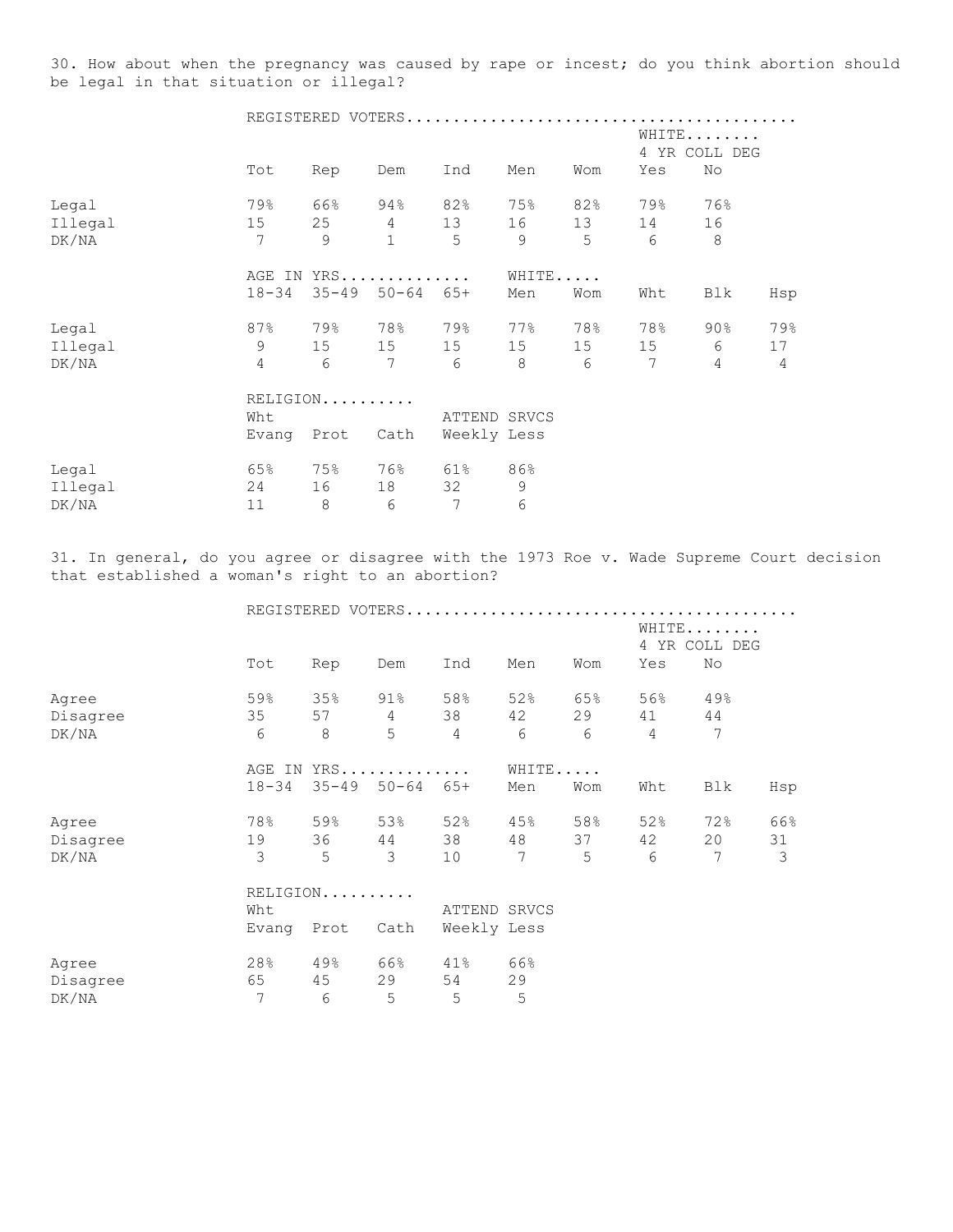32. Do you think abortions after a fetal heartbeat is detectable, which is usually around 6 weeks of pregnancy, should be legal or illegal?

|         |           |          |                     |               |                |     |                | WHITE<br>4 YR COLL DEG |     |
|---------|-----------|----------|---------------------|---------------|----------------|-----|----------------|------------------------|-----|
|         | Tot       | Rep      | Dem                 | Ind           | Men            | Wom | Yes            | No                     |     |
| Legal   | 48%       | 21%      | 78%                 | 50%           | 41%            | 55% | 50%            | 40%                    |     |
| Illegal | 44        | 73       | 17                  | 41            | 51             | 38  | 43             | 53                     |     |
| DK/NA   | 8         | 6        | 5                   | $\mathcal{Q}$ | $\overline{9}$ | 7   | 7              | 7                      |     |
|         |           |          | AGE IN YRS          |               | WHITE          |     |                |                        |     |
|         | $18 - 34$ |          | $35 - 49$ $50 - 64$ | $65+$         | Men            | Wom | Wht            | Blk                    | Hsp |
| Legal   | 69%       |          | $46\%$ $46\%$       | 36%           | 38%            | 50% | 44%            | 47%                    | 56% |
| Illegal | 25        | 46       | 52                  | 55            | 55             | 44  | 49             | 41                     | 38  |
| DK/NA   | 5         | 7        | $\overline{c}$      | 8             | 8              | 6   | $\overline{7}$ | 11                     | 6   |
|         |           | RELIGION |                     |               |                |     |                |                        |     |
|         | Wht       |          |                     | ATTEND SRVCS  |                |     |                |                        |     |
|         | Evang     | Prot     | Cath                | Weekly Less   |                |     |                |                        |     |
| Legal   | 19%       | 40%      | 52%                 | 28%           | 55%            |     |                |                        |     |
| Illegal | 72        | 54       | 40                  | 62            | 38             |     |                |                        |     |
| DK/NA   | $\,8\,$   | 7        | 8                   | 10            | 6              |     |                |                        |     |

33. Do you think getting an abortion in Texas today is too easy, too difficult, or about right?

|               |                 |          |                             |              | WHITE | 4 YR COLL DEG |     |        |     |  |
|---------------|-----------------|----------|-----------------------------|--------------|-------|---------------|-----|--------|-----|--|
|               | Tot             | Rep      | Dem                         | Ind          | Men   | Wom           | Yes | No     |     |  |
| Too easy      | 22%             | 35%      | 12%                         | $20\%$       | 25%   | 20%           | 21% | 29%    |     |  |
| Too difficult | 41              | 12       | 78                          | 43           | 33    | 48            | 46  | 33     |     |  |
| About right   | 19              | 30       | $6\overline{6}$             | 18           | 20    | 17            | 16  | 19     |     |  |
| DK/NA         | 18              | 24       | $\overline{4}$              | 19           | 22    | 15            | 16  | 19     |     |  |
|               |                 |          | AGE IN YRS                  |              | WHITE |               |     |        |     |  |
|               | $18 - 34$       |          | $35 - 49$ $50 - 64$ $65 +$  |              | Men   | Wom           | Wht | Blk    | Hsp |  |
| Too easy      | 9%              | 20%      | 31%                         | 25%          | 28%   | 23%           | 25% | $20\%$ | 19% |  |
| Too difficult |                 | 38       | 32                          | 35           | 30    | 45            | 38  | 46     | 42  |  |
| About right   | 14              | 24       | 17                          | 23           | 23    | 15            | 18  | 10     | 24  |  |
| DK/NA         | 12 <sup>°</sup> | 18       | 20                          | 16           | 19    | 18            | 18  | 25     | 14  |  |
|               |                 | RELIGION |                             |              |       |               |     |        |     |  |
|               | Wht             |          |                             | ATTEND SRVCS |       |               |     |        |     |  |
|               |                 |          | Evang Prot Cath Weekly Less |              |       |               |     |        |     |  |
| Too easy      | $40\%$          | 27%      | $24\,$ $^{\circ}$           | $40\%$       | 16%   |               |     |        |     |  |
| Too difficult | 16              | 34       | 39                          | 24           | 47    |               |     |        |     |  |
| About right   | 22              | 18       | 24                          | 18           | 20    |               |     |        |     |  |
| DK/NA         | 22              | 21       | 13                          | 18           | 17    |               |     |        |     |  |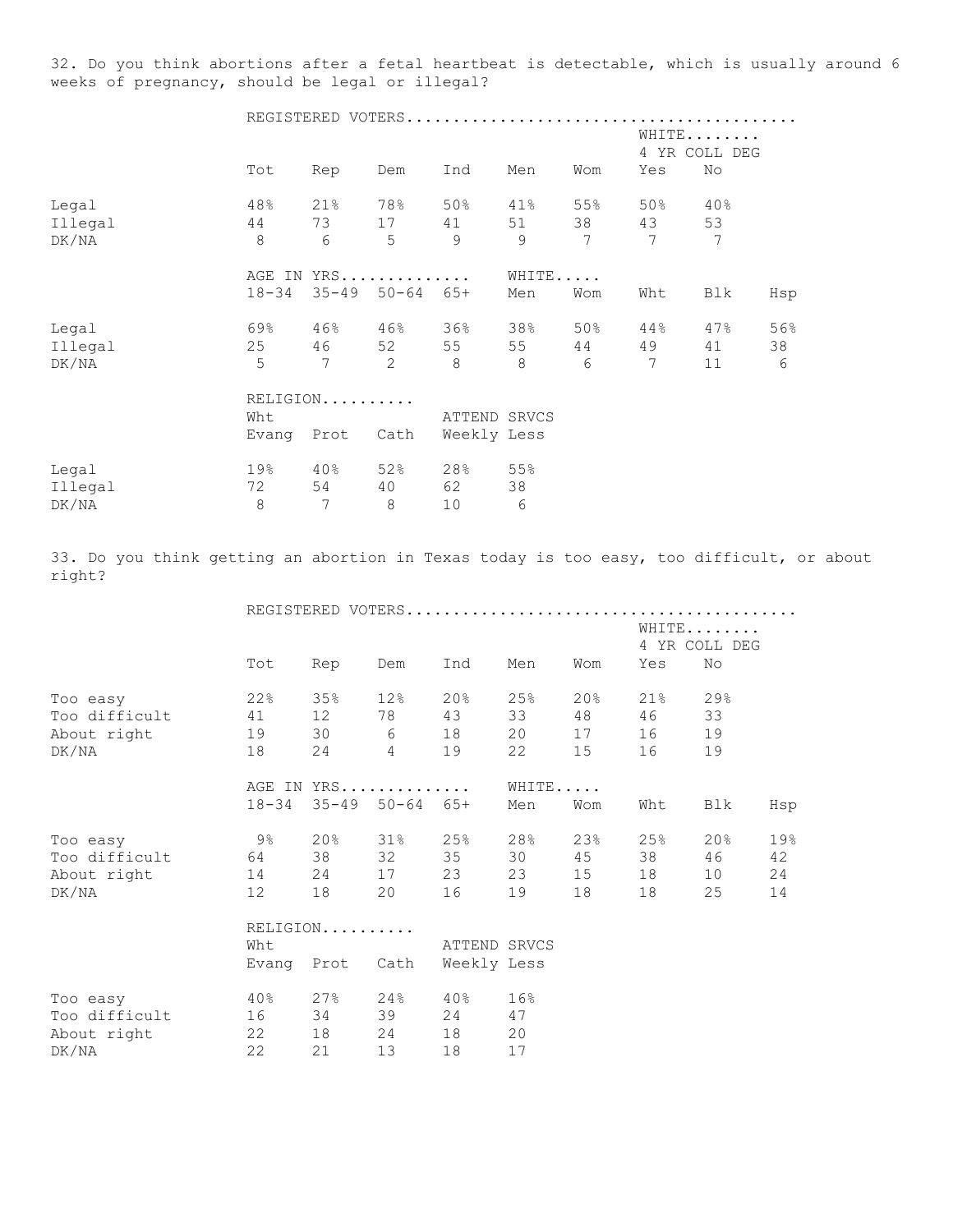34. As you may know, the new abortion law that recently went into effect in Texas is not enforced by the state, but is instead enforced by allowing private citizens to sue anyone they suspect may have helped an abortion take place after a fetal heartbeat is detectable. Do you think allowing private citizens to enforce the law instead of the state is a good idea or a bad idea?

|                                                                      | REGISTERED VOTERS<br>WHITE<br>4 YR COLL DEG |                       |                            |                              |          |                        |                       |                        |         |  |
|----------------------------------------------------------------------|---------------------------------------------|-----------------------|----------------------------|------------------------------|----------|------------------------|-----------------------|------------------------|---------|--|
|                                                                      | Tot                                         | Rep                   | Dem                        | Ind                          | Men      | Wom                    | Yes                   | No                     |         |  |
| Good idea                                                            | 17 <sup>°</sup>                             | 30 <sup>8</sup>       | $3\%$                      | 15%                          | 21%      | 13 <sup>°</sup>        | 17 <sup>°</sup>       | 18%                    |         |  |
| Bad idea<br>DK/NA                                                    | 75<br>8                                     | 60<br>10 <sup>°</sup> | 95<br>$\overline{2}$       | 77<br>$7\phantom{0}$         | 68<br>11 | 82<br>5                | 76<br>7               | 75<br>6                |         |  |
|                                                                      |                                             |                       | AGE IN YRS                 |                              | WHITE    |                        |                       |                        |         |  |
|                                                                      | $18 - 34$                                   |                       | $35 - 49$ $50 - 64$ $65 +$ |                              | Men      | Wom                    | Wht                   | Blk                    | Hsp     |  |
| Good idea                                                            | 14%                                         | 17% 19%               |                            | 14%                          | 25%      | 12%                    | 18%                   | 16%                    | 15%     |  |
| Bad idea<br>DK/NA                                                    | 82<br>$\overline{4}$                        | 76<br>$7\overline{ }$ | 74 79<br>$\overline{7}$    | $7\phantom{.0}\phantom{.0}7$ | 67<br>8  | 82<br>$6 \overline{6}$ | 75<br>$7\phantom{.0}$ | 77<br>$7\overline{ }$  | 79<br>6 |  |
|                                                                      | Wht                                         | RELIGION              |                            | ATTEND SRVCS                 |          |                        |                       |                        |         |  |
|                                                                      |                                             | Evang Prot Cath       |                            | Weekly Less                  |          |                        |                       |                        |         |  |
| Good idea                                                            | 26%                                         | 15% 20%               |                            | 27%                          | 13%      |                        |                       |                        |         |  |
| Bad idea<br>DK/NA                                                    | 66<br>8                                     | 77<br>8               | 75<br>5                    | 62<br>11                     | 81<br>6  |                        |                       |                        |         |  |
| 35. Do you support or oppose stricter gun laws in the United States? |                                             |                       |                            |                              |          |                        |                       |                        |         |  |
|                                                                      |                                             |                       | REGISTERED VOTERS          |                              |          |                        |                       | WHITE<br>4 YR COLL DEG |         |  |
|                                                                      | Tot                                         | Rep                   | Dem                        | Ind                          | Men      | Wom                    | Yes                   | No                     |         |  |
| Support                                                              | 58%                                         |                       | $37\%$ 87% 58%             |                              | $49\%$   | 67%                    | 59%                   | 49%                    |         |  |
| Oppose<br>DK/NA                                                      | 38<br>$\overline{4}$                        | 57<br>6               | 10<br>3                    | 40<br>2                      | 46<br>6  | 31<br>3                | 39<br>3               | 47<br>$\overline{4}$   |         |  |

|         |           | AGE IN YRS                 |                 |     | WHITE                   |                |     |     |     |  |
|---------|-----------|----------------------------|-----------------|-----|-------------------------|----------------|-----|-----|-----|--|
|         | $18 - 34$ |                            | $35 - 49$ 50-64 | 65+ | Men                     | Wom            | Wht | Blk | Hsp |  |
| Support | 64%       | 59%                        | 53%             | 61% | 46%                     | 60%            | 53% | 81% | 60% |  |
| Oppose  | 34        | 40                         | 43              | 32  | 51                      | 36             | 43  | 17  | 37  |  |
| DK/NA   | 2         |                            | 4               | 6   | 3                       | $\overline{4}$ | 3   | 2   | 3   |  |
|         |           | $GUN \ldots \ldots \ldots$ |                 |     | DENSITY                 |                |     |     |     |  |
|         | HsHld     |                            |                 |     | Owner City Suburb Rural |                |     |     |     |  |
| Support | 53%       | 47%                        | 64%             | 63% | 41%                     |                |     |     |     |  |
| Oppose  | 43        | 51                         | 33              | 35  | 52                      |                |     |     |     |  |
| DK/NA   | 3         | 2                          | 3               | 2   | 7                       |                |     |     |     |  |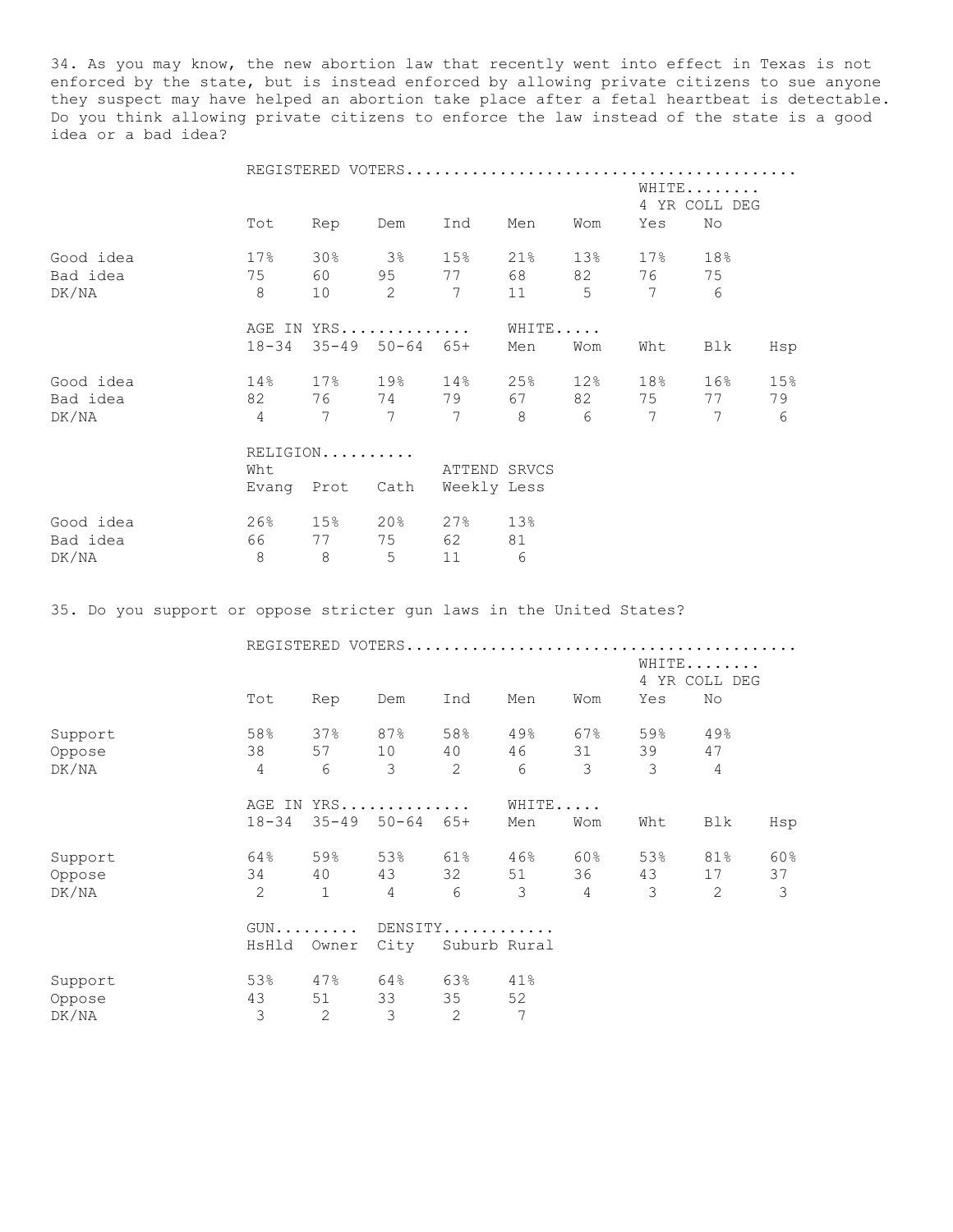36. Do you support or oppose requiring background checks for all gun buyers?

|         | REGISTERED VOTERS                                                             |              |           |              |                 |              |     |              |     |  |  |
|---------|-------------------------------------------------------------------------------|--------------|-----------|--------------|-----------------|--------------|-----|--------------|-----|--|--|
|         | WHITE<br>4 YR COLL DEG<br>Tot<br>No<br>Ind<br>Men<br>Yes<br>Rep<br>Dem<br>Wom |              |           |              |                 |              |     |              |     |  |  |
|         |                                                                               |              |           |              |                 |              |     |              |     |  |  |
| Support | 93%                                                                           | 94%          | 98%       | $90\%$       | 90 <sub>8</sub> | 96%          | 93% | 95%          |     |  |  |
| Oppose  | 6                                                                             | 6            | 2         | 8            | 8               | 3            | 6   | 5            |     |  |  |
| DK/NA   | 1                                                                             | $\mathbf{1}$ |           | $\mathbf{1}$ | $\overline{2}$  | $\mathbf{1}$ | 1   | $\mathbf 1$  |     |  |  |
|         |                                                                               |              |           |              |                 |              |     |              |     |  |  |
|         | AGE IN                                                                        |              | YRS       |              | WHITE           |              |     |              |     |  |  |
|         | $18 - 34$                                                                     | $35 - 49$    | $50 - 64$ | $65+$        | Men             | Wom          | Wht | Blk          | Hsp |  |  |
| Support | 92%                                                                           | 96%          | 93%       | 95%          | 91%             | 97%          | 94% | 95%          | 93% |  |  |
|         | 7                                                                             | 4            | 6         | 4            | 8               | 3            | 5   | 5            | 5   |  |  |
| Oppose  |                                                                               |              |           |              |                 |              |     |              |     |  |  |
| DK/NA   | 1                                                                             |              | 1         |              |                 |              | 1   | $\mathbf{1}$ |     |  |  |
|         | $GUN \ldots \ldots \ldots$                                                    |              |           | DENSITY      |                 |              |     |              |     |  |  |
|         | HsHld                                                                         | Owner        | City      | Suburb Rural |                 |              |     |              |     |  |  |
| Support | 94%                                                                           | 93%          | 94%       | 93%          | 92%             |              |     |              |     |  |  |
| Oppose  | 5                                                                             | 6            | 5         | 6            | 6               |              |     |              |     |  |  |
|         |                                                                               |              |           |              |                 |              |     |              |     |  |  |
| DK/NA   |                                                                               | 1            | 1         | $\mathbf 1$  | 2               |              |     |              |     |  |  |

37. Do you support or oppose a nationwide ban on the sale of assault weapons?

|         |                |                            |           | WHITE<br>4 YR COLL DEG<br>No<br>Yes |              |                |               |     |     |
|---------|----------------|----------------------------|-----------|-------------------------------------|--------------|----------------|---------------|-----|-----|
|         | Tot            | Rep                        | Dem       | Ind                                 | Men          | Wom            |               |     |     |
| Support | 47%            | 29%                        | 88%       | 37%                                 | 35%          | 59%            | 46%           | 39% |     |
| Oppose  | 49             | 66                         | 11        | 59                                  | 62           | 37             | 51            | 56  |     |
| DK/NA   | 4              | 5                          | $1\,$     | 4                                   | 4            | $\overline{4}$ | $\mathcal{S}$ | 6   |     |
|         |                | AGE IN YRS                 |           |                                     |              | WHITE          |               |     |     |
|         | $18 - 34$      | $35 - 49$                  | $50 - 64$ | $65+$                               | Men          | Wom            | Wht           | Blk | Hsp |
| Support | 49%            | 41%                        | 49%       | 57%                                 | 30%          | 52%            | 42%           | 63% | 53% |
| Oppose  | 49             | 56                         | 48        | 40                                  | 68           | 41             | 54            | 30  | 47  |
| DK/NA   | $\overline{2}$ | 3                          | 3         | 3                                   | 3            | 6              | 5             | 7   | 1   |
|         |                | $GUN \ldots \ldots \ldots$ |           |                                     | DENSITY      |                |               |     |     |
|         | HsHld          | Owner                      | City      |                                     | Suburb Rural |                |               |     |     |
| Support | 41%            | 34%                        | 52%       | 52%                                 | 33%          |                |               |     |     |
| Oppose  | 57             | 64                         | 45        | 45                                  | 62           |                |               |     |     |
| DK/NA   | 3              | 2                          | 4         | 3                                   | 6            |                |               |     |     |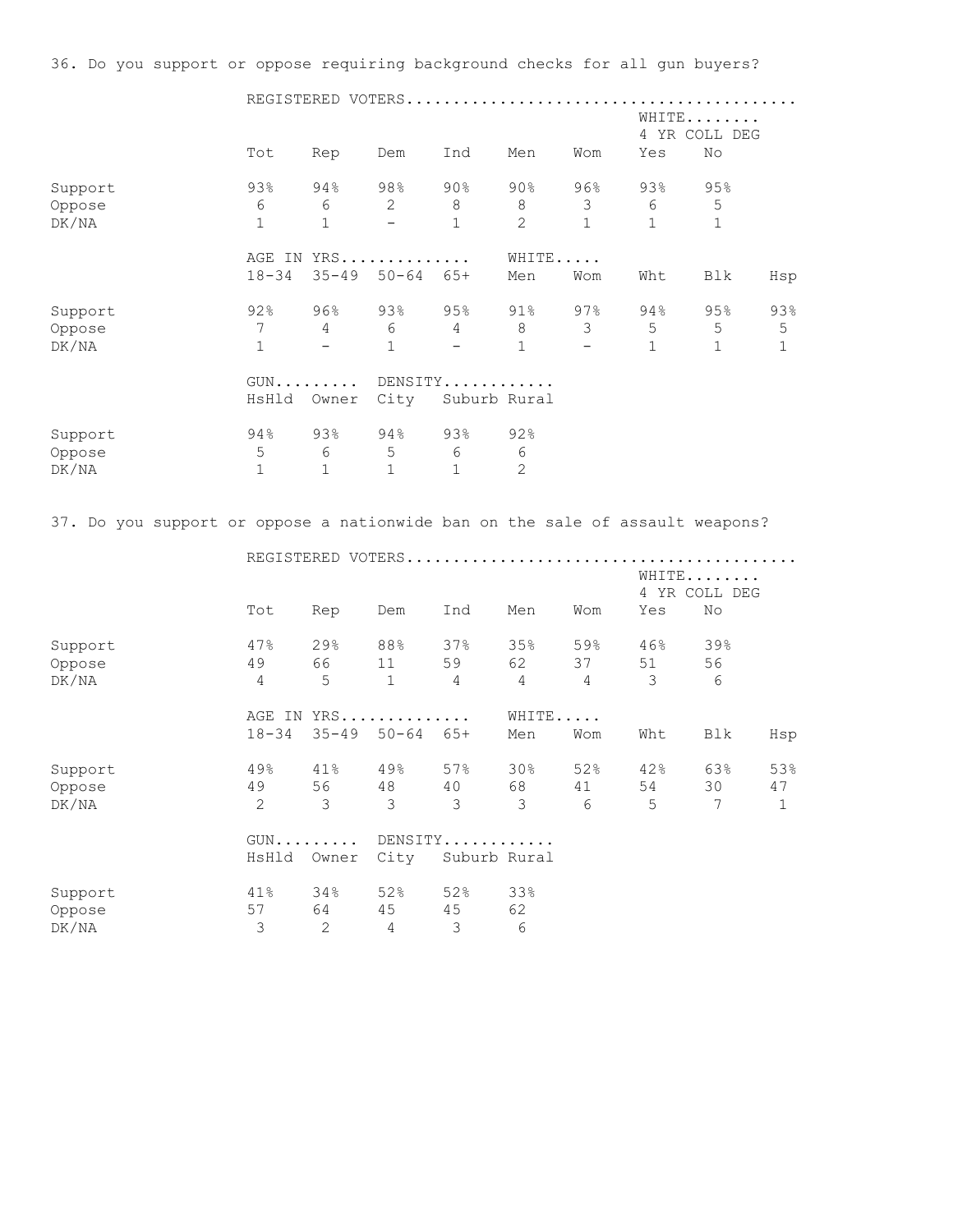38. Do you support or oppose raising the minimum legal age to buy any gun to 21 years old nationwide?

|                            |                                     |                             | REGISTERED VOTERS       |                           |                             |                           |                             |                           |           |
|----------------------------|-------------------------------------|-----------------------------|-------------------------|---------------------------|-----------------------------|---------------------------|-----------------------------|---------------------------|-----------|
|                            |                                     |                             |                         |                           | WHITE<br>4 YR COLL DEG      |                           |                             |                           |           |
|                            | Tot                                 | Rep                         | Dem                     | Ind                       | Men                         | Wom                       | Yes                         | No                        |           |
| Support<br>Oppose<br>DK/NA | 73%<br>25<br>$\overline{2}$         | 66%<br>32<br>$\overline{2}$ | 95%<br>5<br>-           | 67%<br>32<br>$\mathbf{1}$ | 66%<br>31<br>$\overline{2}$ | 79%<br>20<br>$\mathbf{1}$ | 69%<br>29<br>$\mathbf{2}$   | 66%<br>33<br>$\mathbf{1}$ |           |
|                            | $18 - 34$                           | $35 - 49$                   | AGE IN YRS<br>$50 - 64$ | $65+$                     | WHITE<br>Men                | Wom                       | Wht                         | Blk                       | Hsp       |
| Support<br>Oppose<br>DK/NA | 77%<br>22<br>$\overline{2}$         | 67%<br>32<br>$\mathbf{1}$   | 75%<br>25<br>—          | 81%<br>19<br>$\mathbf 1$  | 60%<br>38<br>2              | 73%<br>26<br>$\mathbf{1}$ | 67%<br>32<br>$\overline{2}$ | 81%<br>16<br>3            | 79%<br>21 |
|                            | $GUN \ldots \ldots \ldots$<br>HsHld | Owner                       | City                    | DENSITY<br>Suburb Rural   |                             |                           |                             |                           |           |
| Support<br>Oppose<br>DK/NA | 73%<br>25<br>$\mathbf 1$            | 70%<br>29<br>$\mathbf 1$    | 80%<br>19<br>1          | 72%<br>25<br>2            | 63%<br>36                   |                           |                             |                           |           |

39. Which of the following do you think is the main cause of mass shootings by young people in the United States: the availability of guns; family instability; mental health issues; entertainment such as movies, music, and video games; or social media?

|                          |                 |                 |                            |                 |                 |                 | WHITE          |                 |                |
|--------------------------|-----------------|-----------------|----------------------------|-----------------|-----------------|-----------------|----------------|-----------------|----------------|
|                          |                 |                 |                            |                 |                 |                 |                | 4 YR COLL DEG   |                |
|                          | Tot             | Rep             | Dem                        | Ind             | Men             | Wom             | Yes            | No              |                |
| Availability of guns 21% |                 | 3%              | 48%                        | 21%             | 16%             | 25%             | 25%            | 13%             |                |
| Family instability       | 21              | 32              | 8 <sup>8</sup>             | 19              | 25              | 18              | 22             | 21              |                |
| Mental health issues 37  |                 | 44              | 25                         | 41              | 40              | 34              | 36             | 44              |                |
| Entertainment            | 6               | 8               | 8 <sup>8</sup>             | 5               | 5               | $\overline{7}$  | 5              | 4               |                |
| Social media             | $7\phantom{.0}$ | 8               | $5\phantom{.}$             | 9               | 6               | 9               | 6              | 9               |                |
| SOMETHING ELSE (VOL)     | 5               | 5               | $4 -$                      | 3 <sup>7</sup>  | $4\degree$      | 5               | 5              | $7\phantom{.0}$ |                |
| DK/NA                    | $\overline{2}$  | $\mathbf{1}$    | $\mathfrak{Z}$             | $\overline{2}$  | $\overline{4}$  | $\mathbf{1}$    | 2              | $\overline{2}$  |                |
|                          | AGE IN YRS      |                 |                            |                 | WHITE           |                 |                |                 |                |
|                          | $18 - 34$       |                 | $35 - 49$ $50 - 64$ $65 +$ |                 | Men             | Wom             | Wht            | Blk             | Hsp            |
| Availability of guns 29% |                 | 18%             | 16%                        | 25%             | 15%             | $21\%$          | 18%            | 41%             | 18%            |
| Family instability       | 18              | 17              | 29                         | 23              | 27              | 18              | 22             | 11              | 25             |
| Mental health issues 42  |                 |                 | 44 34                      | 27              | 41              | 38              | 40             | 23              | 40             |
| Entertainment            | $\mathbf{1}$    | 6               | 10                         | 8 4             |                 | 6               | 5              | 11              | 7              |
| Social media             | $5^{\circ}$     | 6               | $7\overline{ }$            | 10              | $7\overline{ }$ | 8               | 7              | 5 <sup>5</sup>  | $6\,$          |
| SOMETHING ELSE (VOL) 5   |                 | $7\phantom{.0}$ | $\overline{4}$             | 3 <sup>7</sup>  | $4\degree$      | $7\phantom{.0}$ | 6              | 8               | $\overline{c}$ |
| DK/NA                    | $\mathbf{1}$    | $\mathbf{1}$    | $\mathbf{1}$               | $\overline{4}$  | 2               | 2               | $\overline{2}$ | $\overline{2}$  | $\mathbf{1}$   |
|                          |                 |                 |                            | GUN DENSITY     |                 |                 |                |                 |                |
|                          | HsHld           | Owner           | City                       | Suburb Rural    |                 |                 |                |                 |                |
| Availability of guns 16% |                 | 13%             | 23%                        | 28%             | $7\%$           |                 |                |                 |                |
| Family instability       | 22              | 26              | 20                         | 21              | 24              |                 |                |                 |                |
| Mental health issues 44  |                 | 45              | 35                         | 34              | 45              |                 |                |                 |                |
| Entertainment            | 5               | $4\overline{4}$ | $\overline{7}$             | $3 -$           | 10              |                 |                |                 |                |
| Social media             | $7\phantom{.0}$ | 6               | 7                          | $7\phantom{.0}$ | 9               |                 |                |                 |                |
| SOMETHING ELSE (VOL)     | 5               | $\overline{4}$  | $\mathsf S$                | 6               | $\mathfrak{Z}$  |                 |                |                 |                |
| DK/NA                    | $\mathbf{1}$    | $\mathbf{1}$    | $\overline{2}$             | $\mathbf{1}$    | $\mathbf{1}$    |                 |                |                 |                |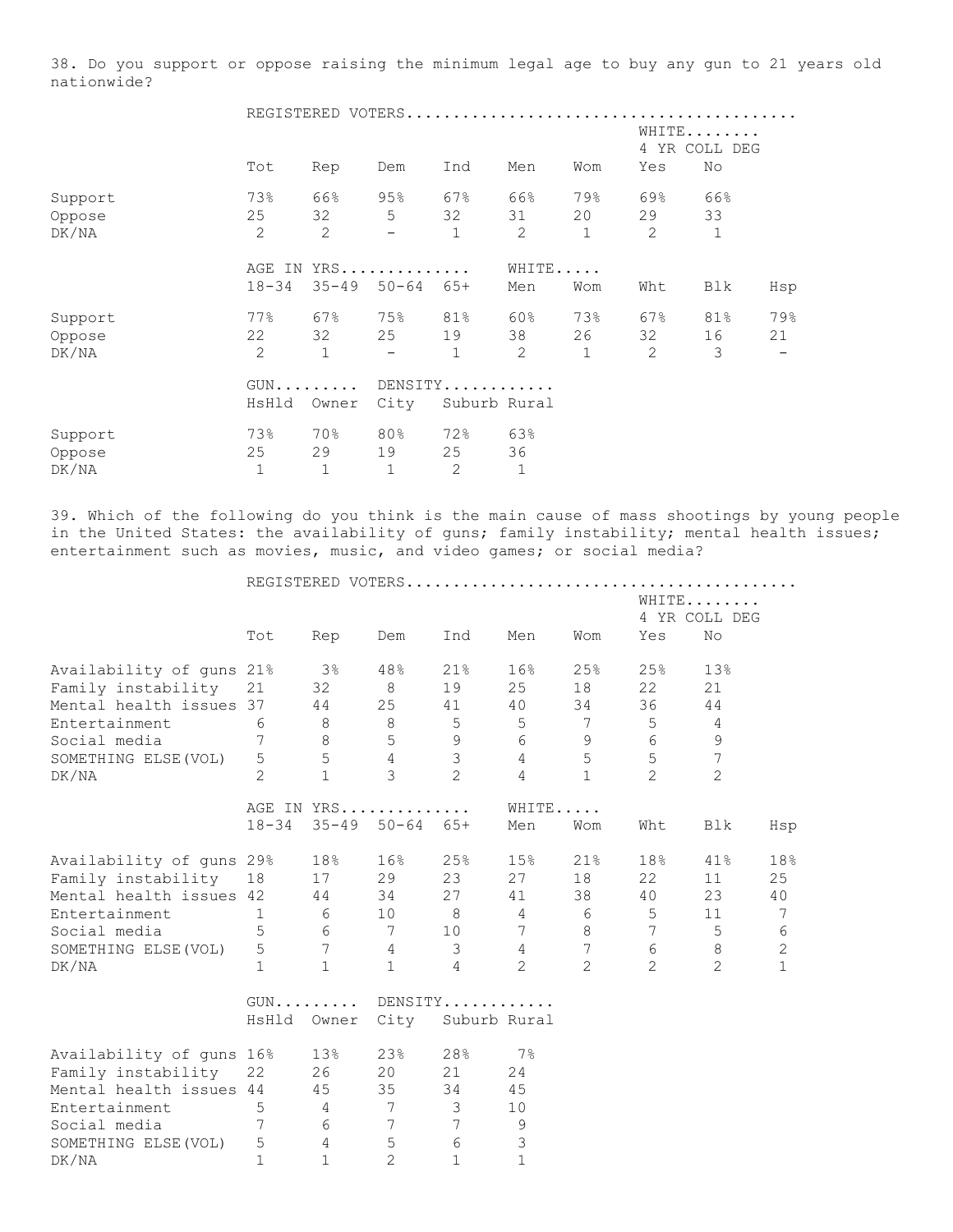40. Do you think that stricter gun laws would help to decrease the number of mass shootings, or don't you think so?

|       |                                                   | WHITE<br>4 YR COLL DEG |                                                           |                               |                |                          |     |     |                                     |     |
|-------|---------------------------------------------------|------------------------|-----------------------------------------------------------|-------------------------------|----------------|--------------------------|-----|-----|-------------------------------------|-----|
|       |                                                   | Tot                    | Rep                                                       | Dem                           | Ind            | Men                      | Wom | Yes | No                                  |     |
| Nο    | Yes/Help decrease 51% 23% 93% 49% 43% 59% 50% 35% | 47                     |                                                           | 76 5 50 55 41 50 64           |                |                          |     |     |                                     |     |
| DK/NA |                                                   | $\overline{1}$         | $\mathcal{L}^{\text{max}}$ and $\mathcal{L}^{\text{max}}$ |                               |                | $2 \t 1 \t 3 \t -1 \t 1$ |     |     |                                     |     |
|       |                                                   |                        | AGE IN YRS                                                |                               |                | WHITE                    |     |     |                                     |     |
|       |                                                   |                        |                                                           | 18-34 35-49 50-64 65+         |                | Men                      | Wom | Wht | Blk                                 | Hsp |
|       | Yes/Help decrease                                 |                        |                                                           |                               |                |                          |     |     | 62% 47% 47% 57% 32% 48% 40% 78% 60% |     |
| No.   |                                                   |                        |                                                           | 38 52 53 42 66 52 59 21       |                |                          |     |     |                                     | 40  |
| DK/NA |                                                   | $\overline{1}$         |                                                           | $1 \t 1 \t 1 \t 2 \t -1 \t 1$ |                |                          |     |     |                                     |     |
|       |                                                   |                        |                                                           | GUN DENSITY                   |                |                          |     |     |                                     |     |
|       |                                                   |                        |                                                           | HsHld Owner City Suburb Rural |                |                          |     |     |                                     |     |
|       | Yes/Help decrease 44% 37% 59% 57% 29%             |                        |                                                           |                               |                |                          |     |     |                                     |     |
| No    |                                                   | 55                     |                                                           | 61 40 42                      |                | 70                       |     |     |                                     |     |
| DK/NA |                                                   | $\mathbf{1}$           | 2                                                         | 1                             | $\overline{1}$ | $\overline{1}$           |     |     |                                     |     |

41. Is being the victim of a mass shooting something you personally worry about, or not?

|                          |                                       |                                          |                                 |                                          |                           | REGISTERED VOTERS                     |                          |                          |                           |
|--------------------------|---------------------------------------|------------------------------------------|---------------------------------|------------------------------------------|---------------------------|---------------------------------------|--------------------------|--------------------------|---------------------------|
|                          |                                       |                                          |                                 |                                          |                           |                                       | WHITE<br>4 YR COLL DEG   |                          |                           |
|                          | Tot                                   | Rep                                      | Dem                             | Ind                                      | Men                       | Wom                                   | Yes                      | No                       |                           |
| Yes/Worry<br>No<br>DK/NA | 43%<br>55<br>$\mathbf{1}$             | 32%<br>67<br>2                           | 62%<br>37<br>2                  | $41\%$<br>59<br>$\overline{\phantom{0}}$ | 33%<br>3                  | 52%<br>48                             | 38%<br>61                | 31%<br>69                |                           |
|                          | $18 - 34$                             | AGE IN YRS                               | $35 - 49$ $50 - 64$ $65 +$      |                                          | WHITE<br>Men              | Wom                                   | Wht                      | Blk                      | Hsp                       |
| Yes/Worry<br>No<br>DK/NA | 60%<br>40                             | 46%<br>53<br>$\mathbf{1}$                | 38%<br>60 — 10<br>$\mathbf{1}$  | $30\%$<br>69 — 10<br>$\mathbf{1}$        | 25%<br>73<br>2            | 40%<br>60<br>$\overline{\phantom{a}}$ | 33%<br>66<br>$\mathbf 1$ | 55%<br>43<br>$\mathbf 1$ | 53%<br>46<br>$\mathbf{1}$ |
|                          | $GUN$<br>HsHld                        | Owner                                    | DENSITY<br>City<br>Suburb Rural |                                          |                           |                                       |                          |                          |                           |
| Yes/Worry<br>No<br>DK/NA | 36%<br>64<br>$\overline{\phantom{a}}$ | $31\%$<br>69<br>$\overline{\phantom{m}}$ | 50%<br>49<br>1                  | 44%<br>55<br>$\mathbf{1}$                | 27%<br>71<br>$\mathbf{2}$ |                                       |                          |                          |                           |